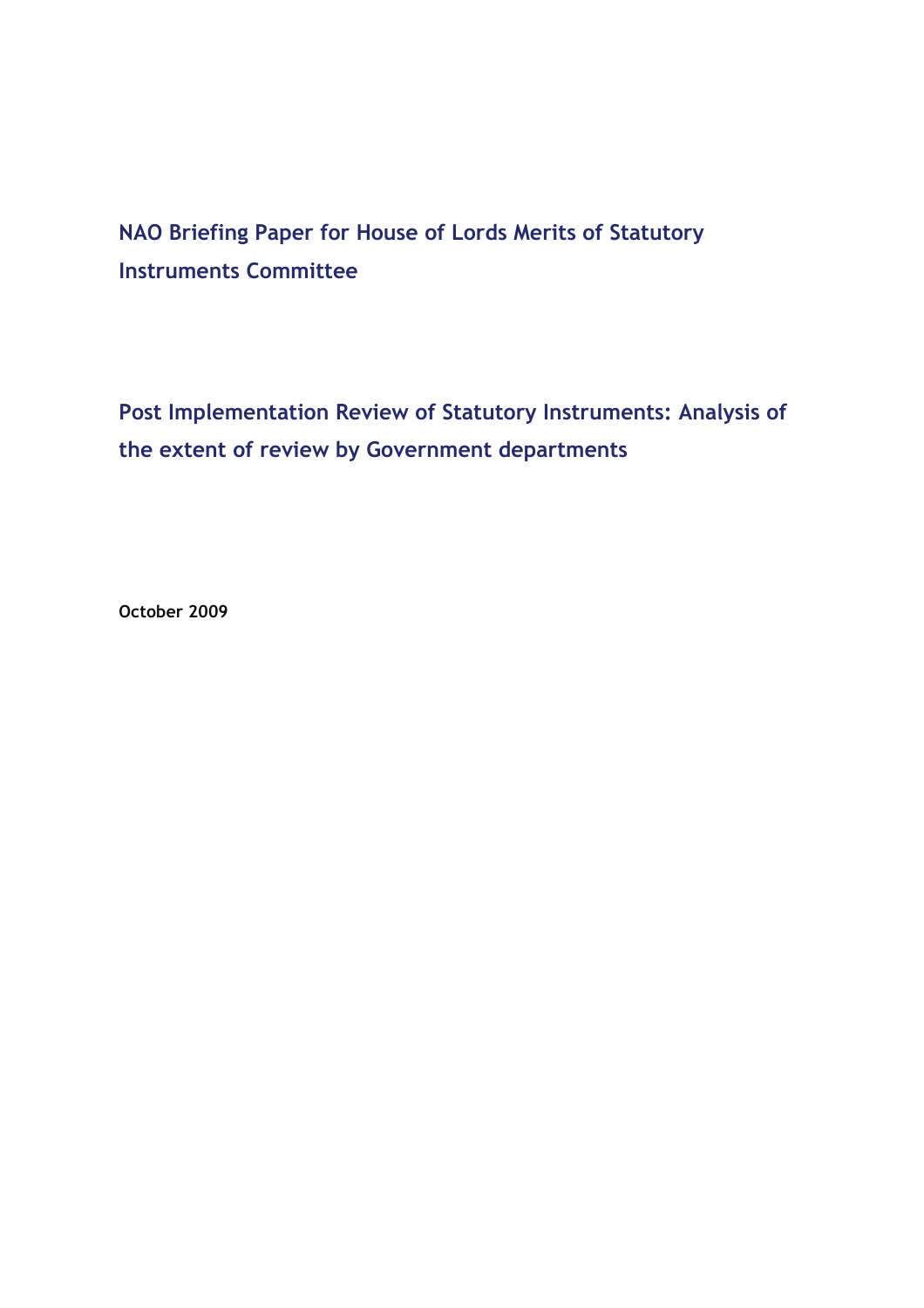#### **Summary and Key Findings**

On 24 June the House of Lords Merits of Statutory Instruments Committee announced that it was conducting a study to assess the degree to which Government departments check whether legislation is actually working as anticipated. To assist the Committee, the National Audit Office has conducted an analysis of the extent to which departments report they have carried out post implementation reviews in relation to Regulatory Impact Assessments supporting Statutory Instruments. This analysis has included a survey requesting departments to provide information about all Regulatory Impact Assessments published in 2005 relating to Statutory Instruments. In addition, we carried out follow up interviews in relation to 12 cases agreed with Committee.

Since 2001 the National Audit Office has reported to Parliament regularly on the Regulatory Impact Assessments (since 2007, Impact Assessments) carried out by departments. Several of these reports have pointed to deficiencies in departments' plans for post implementation review. But we have not previously examined the extent to which post implementation review has been carried out on such a large number of Regulatory Impact Assessments. This analysis for the House of Lords Merits of Statutory Instruments Committee therefore breaks new ground in showing how far departments are evaluating the effect of new measures in action, and the Committee's inquiry will be a valuable guide to improvements in this area.

This paper sets out the results of our research, based on the information provided by departments and our follow up interviews. We found that for the sample year of 2005 departments reported that:

- 45 per cent of Regulatory Impact Assessments included a commitment to conduct post implementation evaluation or review.
- To date post implementation evaluation or review has been done in only half of those cases in which there was a commitment to carry it out. In a further five per cent of Regulatory Impact Assessments, post implementation evaluation or review has been carried out even though no commitment had been made to do so.
- Altogether, departments had carried out post implementation evaluation or reviews for 29 per cent of all Regulatory Impact Assessments in the survey.
- Other evaluation work had been carried out in 44 per cent of cases, including some cases in which post implementation review had also been carried out. Altogether, some form of evaluation had been carried out in 54 per cent of cases.
- Where reviews had been carried out there were often wider triggers for doing so such as European Union policy reviews.
- We found no clear link between whether the cost of the Statutory Instrument had been stated and whether a post implementation review had been carried out. However, departments reported a range of factors that could alter the timings of review, including reviews initiated at European Union level, and broader policy reviews.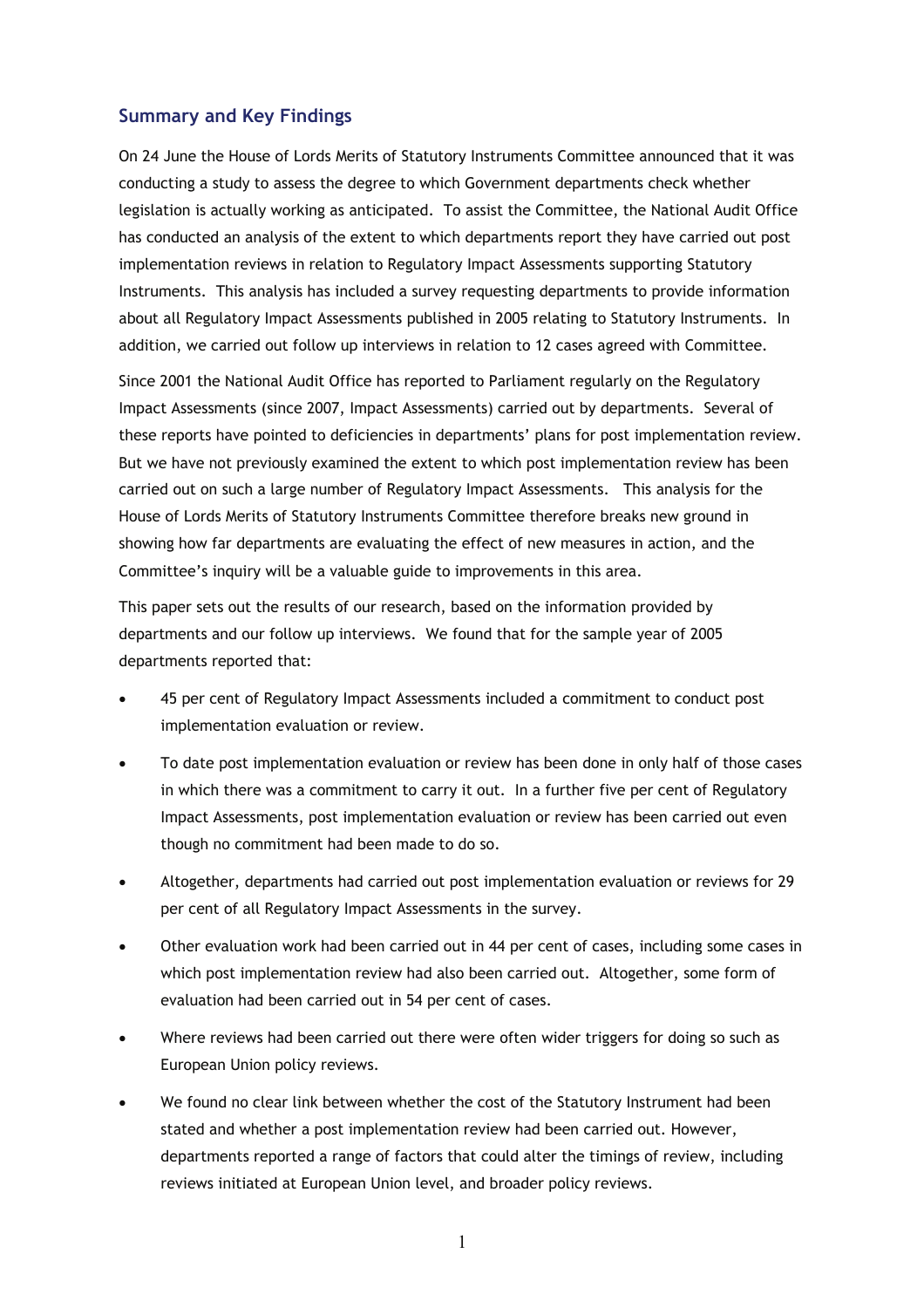- The interviews with departments found instances of these factors affecting the timing of reviews. There were also cases of post implementation review having been felt to be unnecessary because of the limited impact of the Statutory Instrument.
- New Impact Assessment guidance introduced during 2007 is intended to increase the number of post implementation reviews undertaken. The new guidance requires a commitment to post implementation review to be made, and our survey found that reviews were carried out in 53 per cent of cases where a commitment had been made, compared with 29 per cent of cases overall.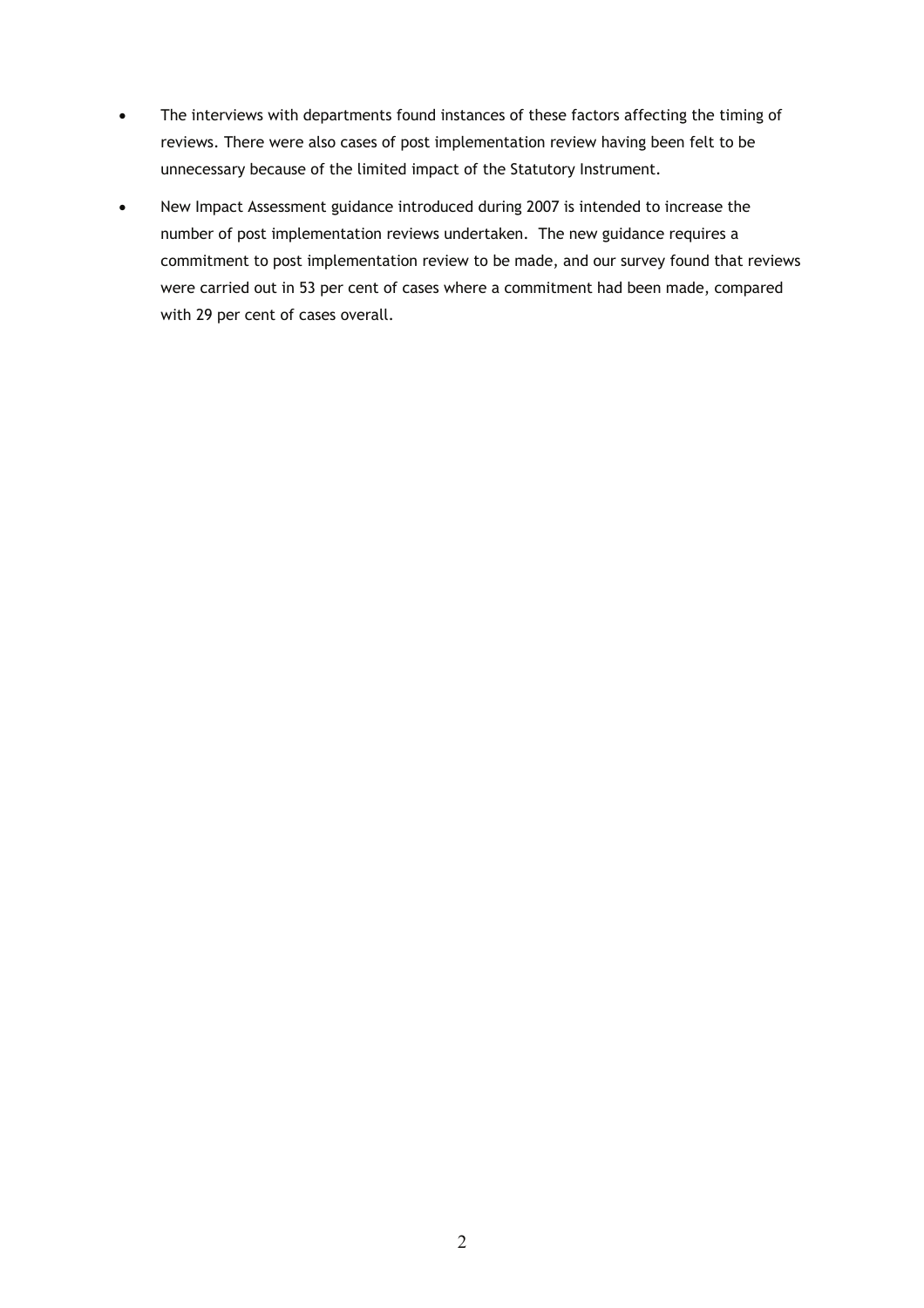# **Introduction**

1. Post implementation reviews play a key role in the policy formulation process. Successful formulation of new policy cannot be undertaken without adherence to a policy formulation cycle (Figure 1). The review aspect of this cycle includes a through understanding of the effectiveness of existing policy.





- 2. Post implementation review is important for several reasons:
	- $\mathbf{r}$ to identify whether the policy change is achieving the desired results, and that costs and benefits are in line with expectation;
	- Ì. to inform future policy development; and
	- $\overline{\phantom{a}}$ to inform future use and development of the techniques used to assess the likely impact of policy changes.
- 3. The importance of post implementation reviews has been increasingly reflected in the literature on policy formulation. Cabinet Office guidance issued in 2003 on completing Regulatory Impact Assessments stressed the importance of post implementation reviews, but did not oblige Departments to commit to one. New guidance issued in 2007 by the Better Regulation Executive<sup>1</sup> replaced Regulatory Impact Assessments with Impact Assessments, and since then has required all Impact Assessments to include a statement of when the proposed change would be reviewed, to establish its actual costs and benefits and whether it is achieving its desired effects. The Better Regulation Executive guidance comments that it is

 $\overline{a}$  $1$  At the time of the new guidance the Better Regulation Executive was part of the Cabinet Office but from June 2007 became part of what is now the Department for Business, Innovation and Skills.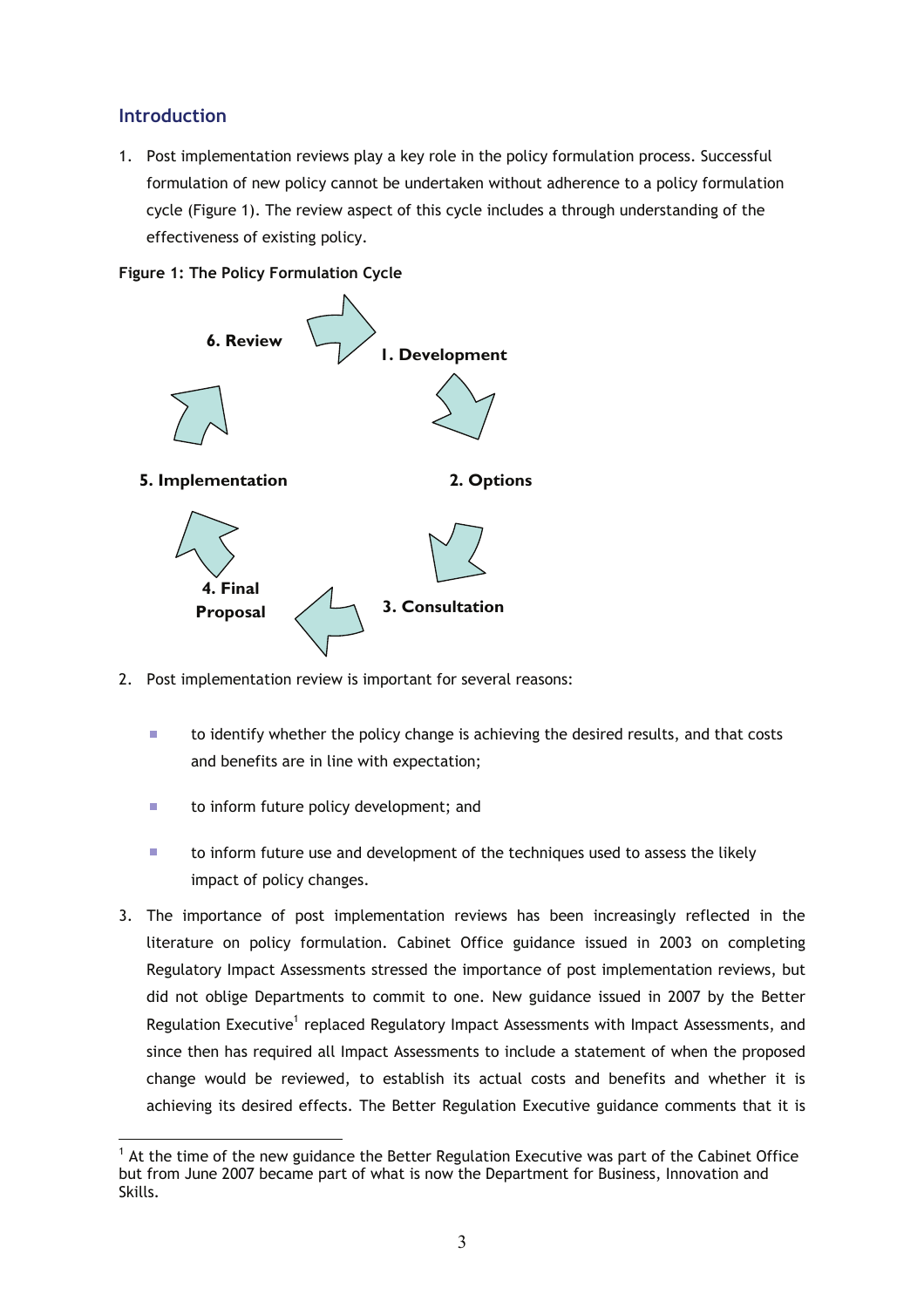often a good idea to review a policy change after three years, but that timing would depend on the policy and that for European Union–derived legislation, the date of the post– implementation review should tie in with the timetable of the European Commission's own review of the legislation.

#### **Scope and Rationale of National Audit Office work**

- 4. The House of Lords Merits of Statutory Instruments Committee (the Committee) was established in 2003 and began work in April 2004. Its task is to examine each Statutory Instrument presented to the House and to draw attention to any which deal with matters of significant public policy interest or show defects in certain areas. The Committee's Reports are intended to inform the scrutiny process of the House of Lords, without seeking to determine what view the House will finally take of individual instruments.
- 5. The Committee has several times emphasised the importance of post implementation review. In 2008 the Committee welcomed the new format for Impact Assessments introduced by the Better Regulation Executive and commented that "every significant instrument (or its explanatory memorandum) should clearly express its policy objective, preferably in measurable terms, indicating how and when its success is to be measured and evaluated."<sup>2</sup>
- 6. On 24 June the Committee announced a study to assess the degree to which Government departments checked whether legislation was working as anticipated.<sup>3</sup> To assist the Committee, the National Audit Office undertook to conduct research into the extent of post implementation review. The work consisted of two elements:
	- $\mathcal{L}_{\mathcal{A}}$ **A survey of Departments:** A survey of departments to establish the action promised, and taken, for all relevant Regulatory Impact Assessments supporting Statutory Instruments published in 2005. We agreed with the Committee to focus the survey on 2005 to allow time for departments to have carried out reviews. We drew the sample for the survey from the two Government Command Papers listing Regulatory Impact Assessments publications in 2005<sup>4</sup>, limiting our examination to those Regulatory Impact Assessments that supported proposed Statutory Instruments. The resulting sample size was 233.
	- ×. **Follow up examination of selected Impact Assessments**: We followed up the survey with interviews covering 12 Regulatory Impact Assessments agreed with the Committee. The interviews explored the factors that had influenced whether post implementation review had been carried out and how any such reviews had been undertaken.

 $\overline{a}$ 

<sup>2</sup> The House of Lords Merits of Statutory Instruments Committee, 13th Report of Session 2007-08 "*The Management of Secondary Legislation: follow-up"*, section 3, summary

http://www.parliament.uk/parliamentary\_committees/merits/pn240609.cfm

<sup>&</sup>lt;sup>4</sup> The Command papers are: *Regulatory Impact Assessments: 1st January to 30th June 2005 (CM6685) and Regulatory Impact Assessments: 1st July to 31st December 2005 (CM6987)*. Links are at: **http://www.berr.gov.uk/files/file45054.pdf** and **http://www.berr.gov.uk/files/file45055.pdf**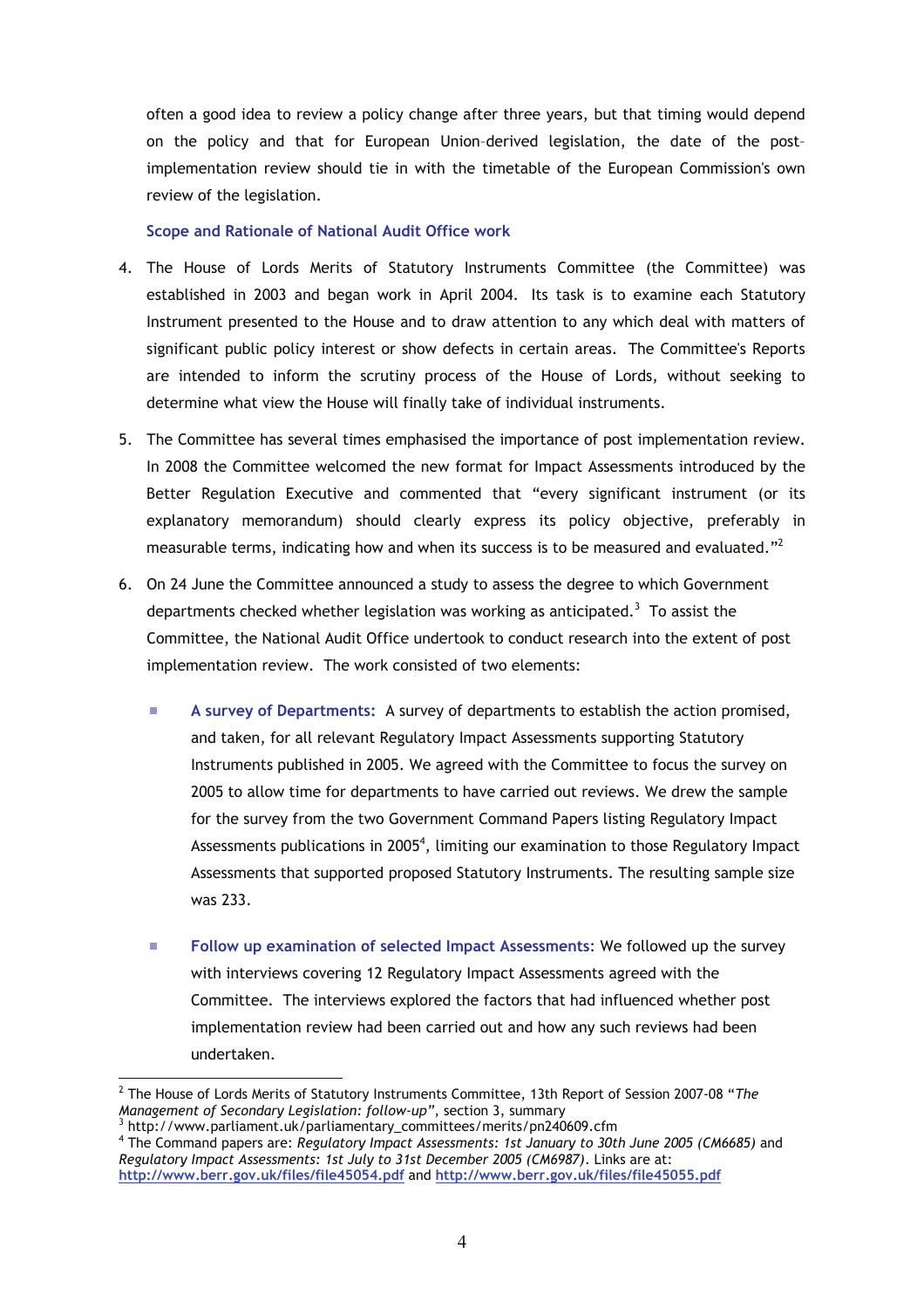- 7. This briefing is structured as follows:
	- **Part 1** summarises the information reported by departments for the Regulatory Impact Assessments in our survey**.** Owing to the number of Regulatory Impact Assessments, we have not independently verified the information provided by departments, but departments have been given the opportunity to comment on our findings.
	- **Part 2** summarises the findings of our follow up interviews.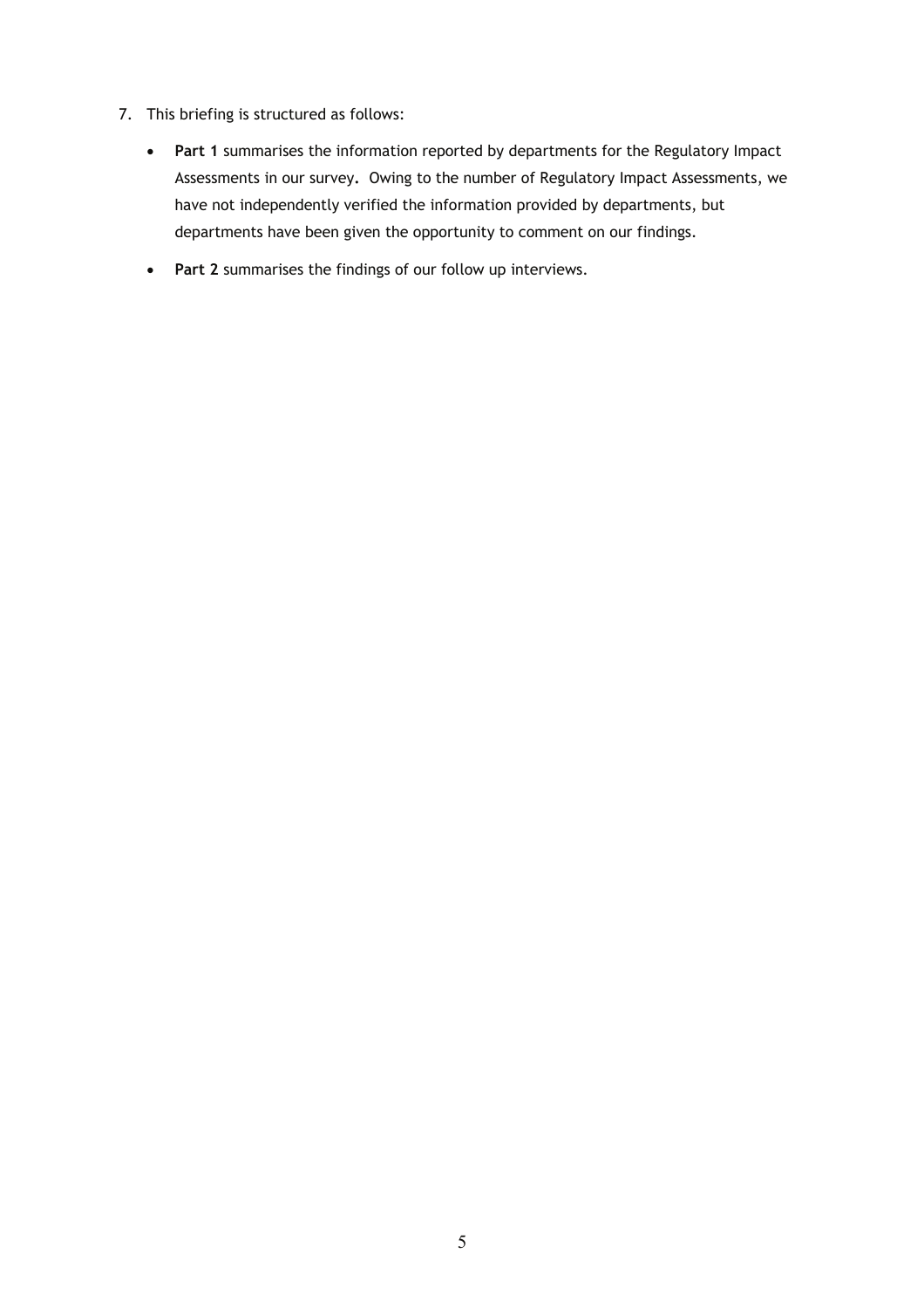# **PART ONE: Quantitative analysis of 233 Statutory Instruments**

8. Our sample comprised all 233 Regulatory Impact Assessments published in 2005 in supporting proposed Statutory Instruments. The 233 Regulatory Impact Assessments in our sample had been produced by 17 departments and non-departmental public bodies, with the majority having been produced by just four departments. In total we received 229 responses, a response rate of 98 per cent (Figure 2).

| Figure 2: Departments currently responsible for Regulatory Impact Assessments supporting |  |
|------------------------------------------------------------------------------------------|--|
| <b>Statutory Instruments in 2005</b>                                                     |  |

| <b>Department</b>                                  | <b>Number of Regulatory</b><br><b>Impact Assessments</b> |
|----------------------------------------------------|----------------------------------------------------------|
| Department for Environment, Food and Rural Affairs | 51                                                       |
| <b>Department for Transport</b>                    | 32                                                       |
| <b>Department of Health</b>                        | 24                                                       |
| Department for Business, Innovation and Skills     | 20                                                       |
| <b>Food Standards Agency</b>                       | 18                                                       |
| Her Majesty's Revenue and Customs                  | 14                                                       |
| Department for Children, Schools and Families      | 12                                                       |
| Department of Energy and Climate Change            | 12                                                       |
| Department for Communities and Local Government    | 9                                                        |
| <b>Health and Safety Executive</b>                 | 9                                                        |
| Department for Culture, Media and Sport            | 9                                                        |
| Department for Work and Pensions                   | $\overline{7}$                                           |
| Her Majesty's Treasury                             | 4                                                        |
| <b>Cabinet Office</b>                              | 3                                                        |
| <b>Home Office</b>                                 | 3                                                        |
| Ministry of Justice                                | 1                                                        |
| <b>Ministry Of Defence</b>                         | 1                                                        |

*Source: National Audit Office survey, 2009 Note: Numbers shown are for the 229 responses received from departments* 

9. For each Regulatory Impact Assessment in our survey we asked departments whether post implementation review had been promised in the Regulatory Impact Assessment, whether it had been carried out and whether, if carried out, it had been published. We also asked about the estimated costs and benefits of the policy set out in the Regulatory Impact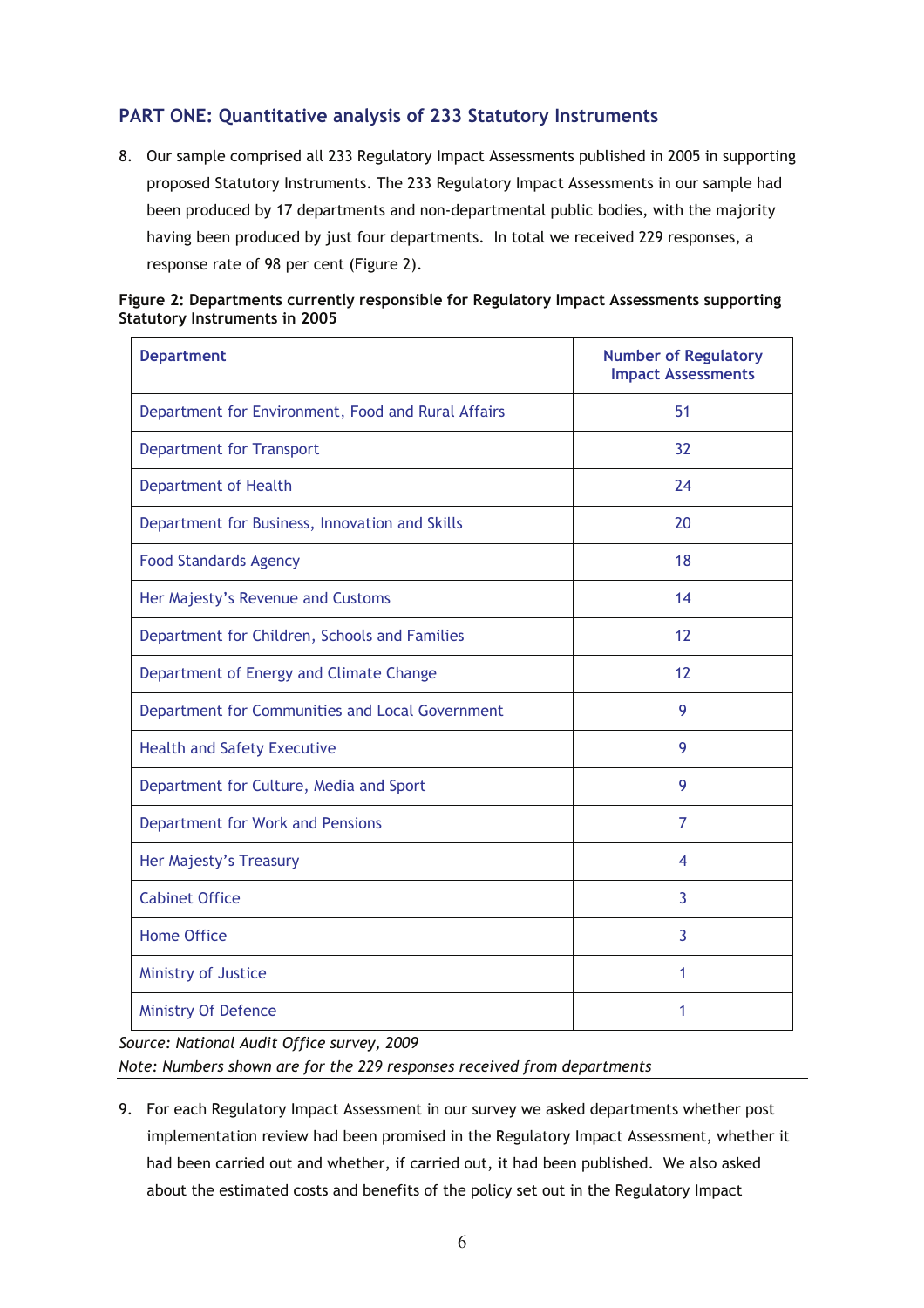Assessment and whether other work to assess or monitor its success had been undertaken. The full questionnaire used is reproduced in Appendix A. The remainder of this Part analyses the answers to these questions provided in the 229 responses we received from departments.

**Did the Impact Assessment commit to carrying out post implementation evaluation or review?** 

- 10. To evaluate the effectiveness of a Statutory Instrument requires clear policy objectives and success criteria. Our survey showed that in 85 per cent of cases departments reported that they had set out policy objectives and success criteria.
- 11. Post implementation review is an important part of the policy making cycle, but was only made mandatory during 2007. It was therefore not mandatory for the Regulatory Impact Assessments in our sample. Of 229 survey responses we received, departments reported that the Regulatory Impact Assessment committed to carrying out post implementation evaluation or review in 103 cases (45 per cent). In a further 11 cases post implementation review had been undertaken even though there had not been a commitment to do so in the Regulatory Impact Assessment. The most common reason given for doing so in these 11 cases was to contribute towards a European Union review of the policy (Figure 3). Altogether, therefore, we found that in 114 cases (103 plus 11, some 50 per cent of responses) post implementation review had been considered appropriate at either the time of the Regulatory Impact Assessment or later.





*Base: 11 responses where post implementation review carried out but no initial commitment made*

*Source: National Audit Office survey, 2009*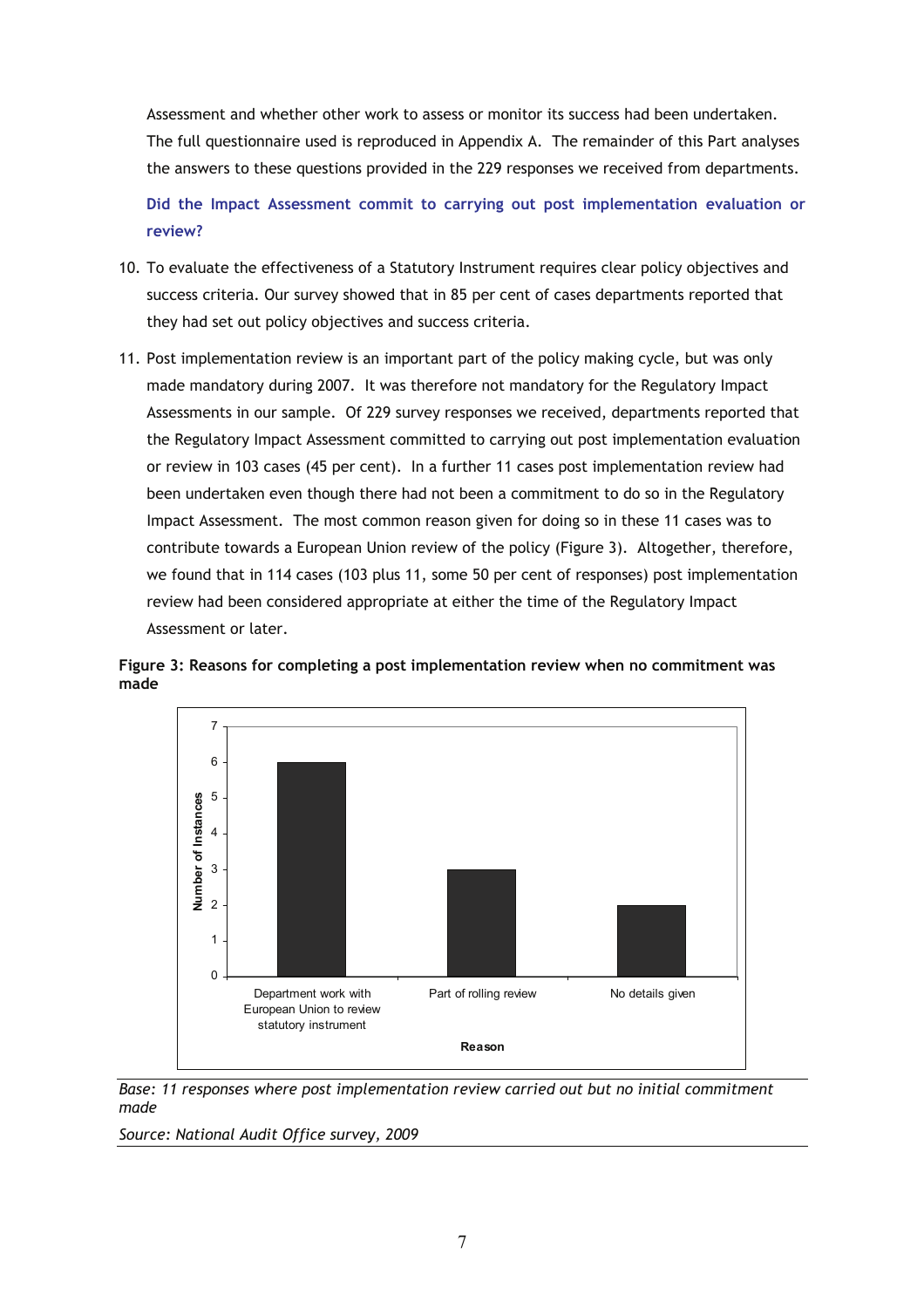#### **Has post implementation evaluation or review been carried out?**

12. Altogether, departments reported that they had completed a post implementation review in 66 cases – 29 per cent of responses (Figure 4). This total included the 11 instances where post implementation review had been undertaken even though there had not been a commitment to do so in the Regulatory Impact Assessment.



**Figure 4: Total percentage of Post Implementation Reviews completed** 

*Base: 229 Statutory Instruments where information provided by departments Source: National Audit Office survey, 2009* 

13. Overall post implementation evaluation or review had been undertaken in 55 of the 103 instances in which there had been a commitment in the Regulatory Impact Assessment to do so - 53 per cent of such cases. In the majority of cases in which post implementation review had promised but not carried out departments reported either that the legislation had been superseded or that they still planned to carry out post implementation review or other work to evaluate success (Figure 5).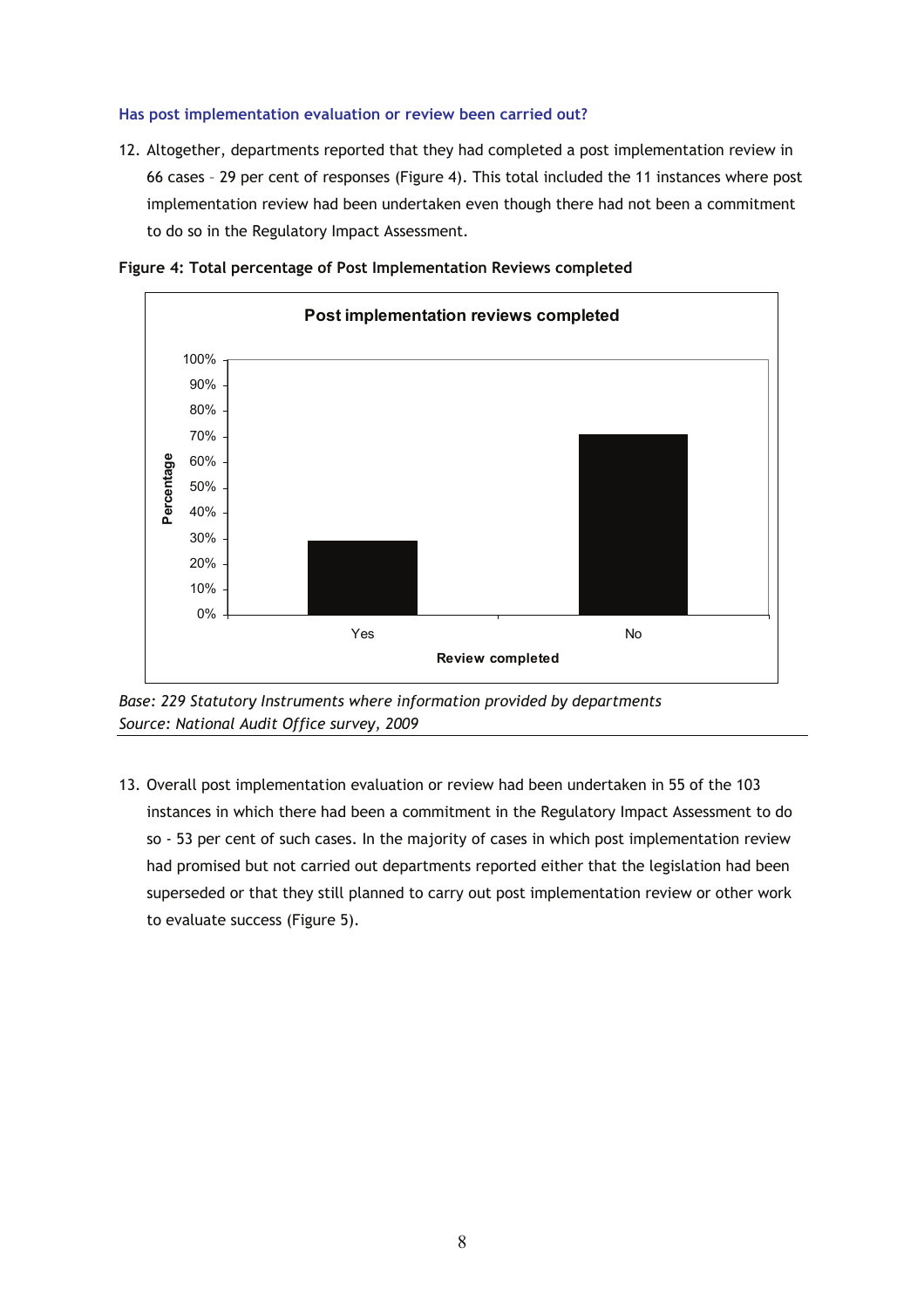

**Figure 5: Outcome where a commitment was made to post implementation review** 

*Base: 103 Statutory Instruments where Department committed to Post Implementation Review Source: National Audit Office survey, 2009* 

- 14. Altogether, departments reported that they had done other work to assess or monitor the success of policies in 99 cases (43 per cent of these responses where this question was answered); including 41 cases where such other work was carried out as well as the post implementation evaluation or review. The additional work reported included a wide range of activities. The three most common types were compliance reviews, ongoing internal monitoring, and stakeholder consultation (Figure 6).
- 15. Our analysis of responses found a significant difference in the type of work performed for these other outputs, highlighting the differing definitions by departments of additional work. An example is formal reviews which often were of the whole legislation and went wider than a post implementation review, whereas, in other cases ongoing monitoring was limited to gathering statistics.
- 16. Departments carried out some form of review in 54 per cent of cases. There is some overlap as 19 per cent of cases had both post implementation review and some other work performed.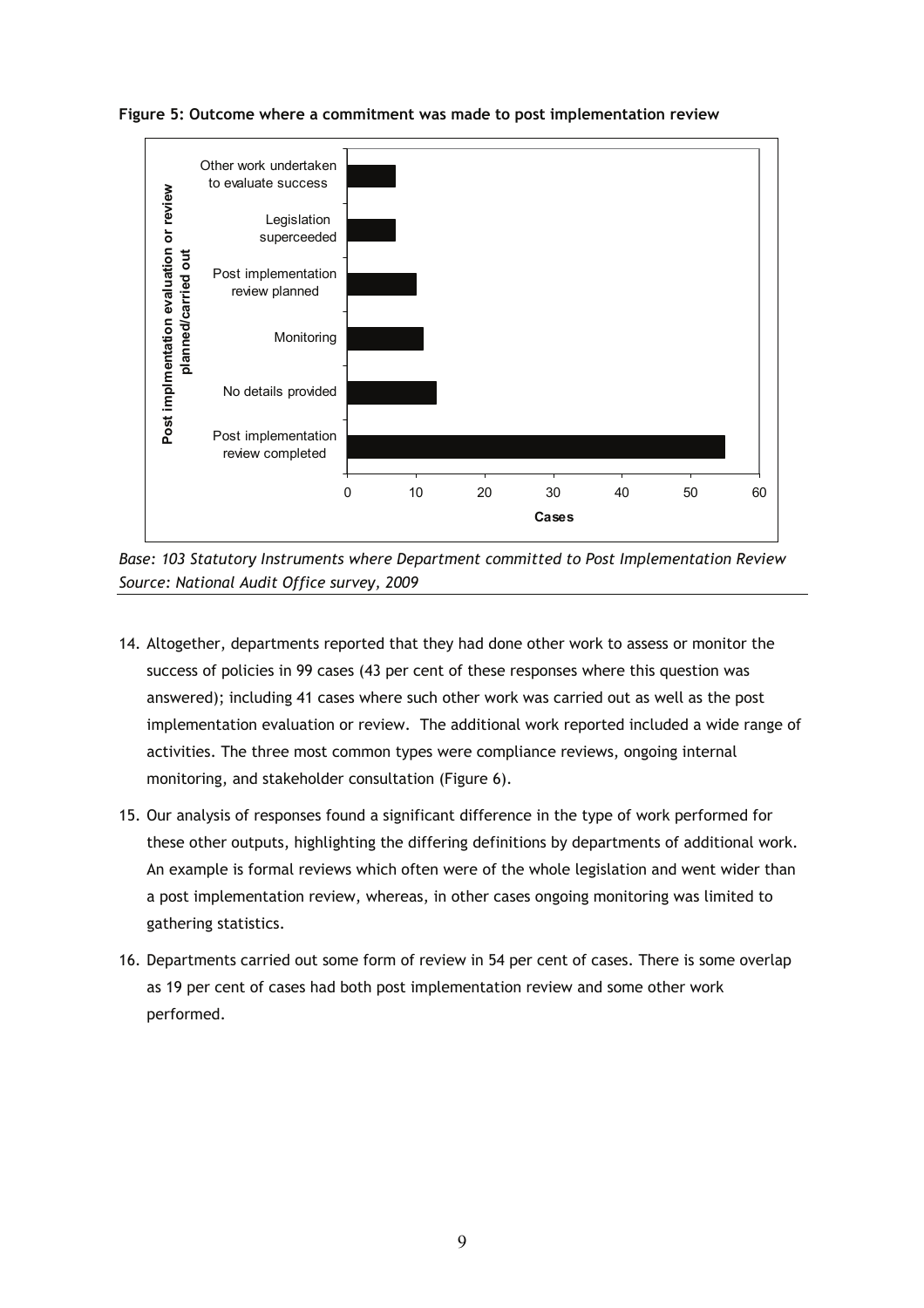**Figure 6: Alternative types of review carried out** 



*Base: 99 Statutory Instruments where additional work was carried out and details provided Source: National Audit Office survey, 2009* 

17. Departments also reported that further work was planned to evaluate some Statutory Instruments in 37 per cent of cases (some 85 of 229 responses). Departments had not been asked what sort of further work was planned, but 58 responses volunteered details. Of these, 16 had a rolling review process in place and 12 reported that a review was required as part of European Union changes. (Figure 7)





*Base: 58 responses which gave details of their intention to carry out further review Source: National Audit Office survey, 2009*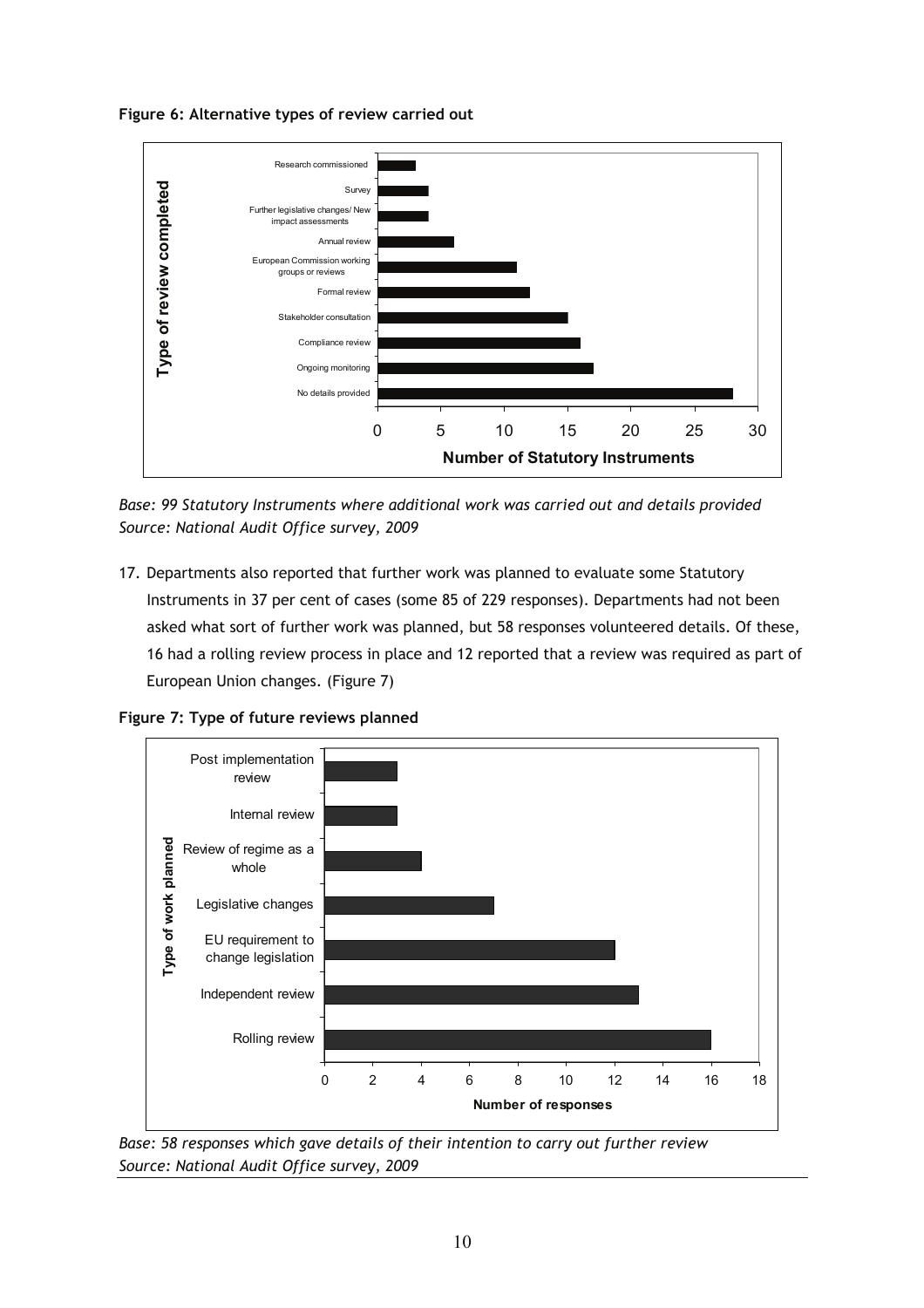18. There is some variation between departments in their approach to post implementation review. Of the four departments with over 20 responses received, the Department for the Environment, Food and Rural Affairs reported the highest proportion of formal post implementation reviews completed, with 33 per cent of Statutory Instruments reviewed. At the Department of Health, fewer formal post implementation reviews had been carried out (13 per cent), but some kind of review was reported to have already taken place for 63 per cent of Department of Health Statutory Instruments.

#### **Has any post implementation evaluation or review been published?**

- 19. Of the 66 cases in which departments reported that a post implementation evaluation or review had been undertaken, departments reported that it had been published in 34 cases (51 per cent of reviews undertaken). Departments reported that other reviews were not published but were discussed in Departmental Board meetings, or fed into wider review of the policy area.
- 20. When a Department does undertake a post implementation review it often finds the results useful. In addition to answering our question about whether a review had been undertaken several departments provided additional information about why they had carried out post implementation reviews. Of those respondents that had completed a post implementation review and gave a reason for doing so, six said they used the results to assess compliance, with another six assessing whether the instrument remains relevant, three to inform future decisions, and four said they had performed one to align with European Legislation and future directives (**Figure 8).**



**Figure 8: How results from post implementation reviews have been used** 

*Base: 29 Impact assessments where post implementation reviews have been carried out and additional explanation provided of reason for doing so Source: National Audit Office survey, 2009*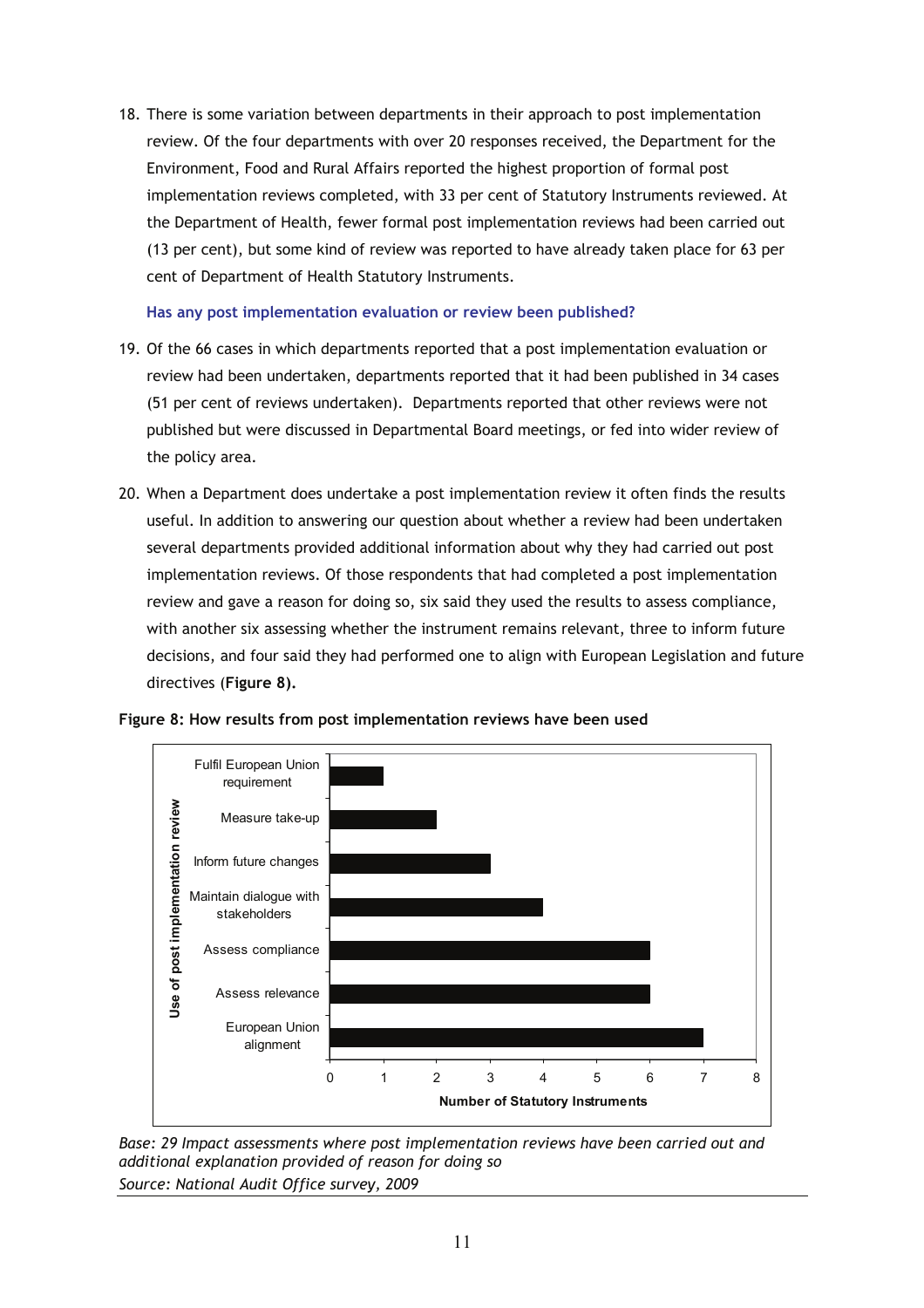#### **Are there any factors which make post implementation reviews more likely?**

- 21. In the majority of Regulatory Impact Assessments, departments reported that either costs or benefits, or both, had not been quantified. Where they had been quantified, the reported expected costs ranged from nil to £5.7 billion, while the expected benefits ranged from nil to £2.9 billion. The total value of benefits, where quantified, was £10.4 billion; the corresponding total of costs being £23.5 billion, but because some departments reported cost and benefits on an annual basis and others as a single sum, both figures should be interpreted with caution.
- 22. We tried to establish whether it was more likely that a post implementation review would be carried out if the costs and benefits had been quantified. Our analysis found that the likelihood of carrying out a post implementation review did not appear to be affected by whether costs were quantified in the Regulatory Impact Assessment or not.
- 23. Our findings have indicated that quantification of costs is far more likely than the benefits. There was quantification of the costs in 66 per cent of cases as opposed to 42 per cent for the benefits. The research we conducted did not investigate the reasoning surrounding the quantification of costs and benefits and the challenges involved therefore, we cannot comment on this trend currently.
- 24. There are some external pressures for reviewing Statutory Instruments such as European Union led reviews, as shown above (Figure 7). Internal processes are also placing more emphasis on post implementation reviews. The new Impact Assessment format introduced during 2007 requires a commitment to post implementation review. Our data shows that while post implementation reviews were not mandatory in 2005, 53 per cent of respondents performed a post implementation review once a commitment had been made, compared with 29 per cent of respondents overall completing one, suggesting the new guidance can be expected to encourage a greater number of post implementation reviews in the future.
- 25. In our 2007 evaluation of regulatory impact assessments $^5$ , we recommended that Departments should strengthen processes for the development of high quality Regulatory Impact Assessments by, amongst other things, making much more systematic use of postimplementation reviews and evaluations to improve the process of impact assessment. Our January 2009 report<sup>6</sup> found that, whereas in 2006 only 29 per cent of IAs stated when post implementation review was to be performed, in 2008 the proportion of IAs providing this information had increased to 82 per cent, concluding that the new IA process, and departments' steps to strengthen scrutiny arrangements, have improved planning for post implementation review.

 $\overline{a}$ <sup>5</sup> Evaluation of regulatory impact assessments 2006-07, HC 606, 2006-07, http://www.nao.org.uk/publications/0607/regulatory\_impact\_assessments.aspx 6 Delivering High Quality Impact Assessments, HC 128, 2008-09, http://www.nao.org.uk/publications/0809/high\_quality\_impact\_assessment.aspx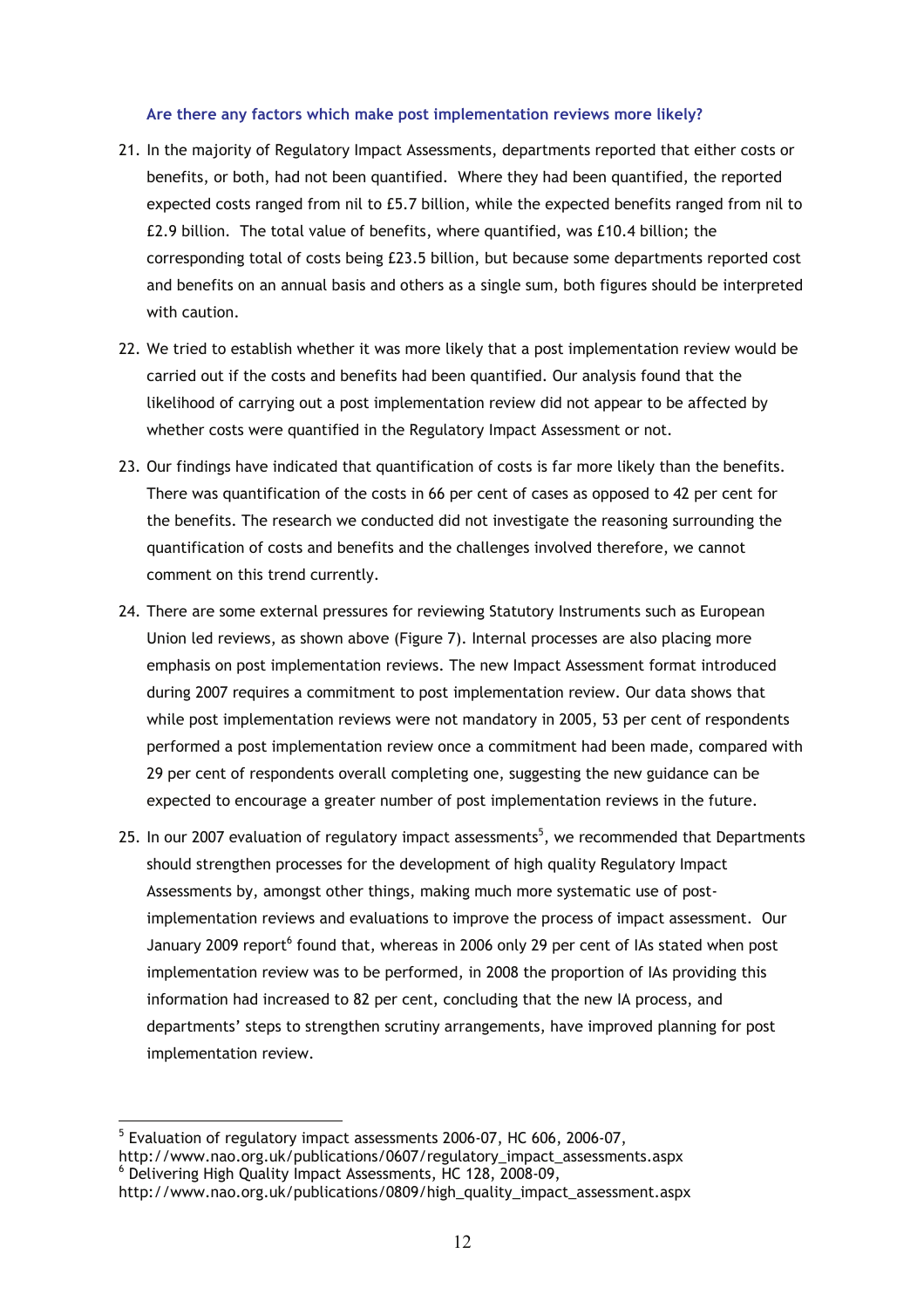# **PART TWO: Results of Department Interviews for Selected Instruments**

- 26. This section of the paper summarises the results of the interviews carried out for the 12 statutory instruments selected. The questions asked developed further the survey questions listed in Appendix A and focused on establishing what the departments concerned consider the impact of the particular SIs to be in each case, and to explore what factors influence whether, and how well, post implementation review has been carried out.
- 27. Our main findings from the interviews are as follows:
	- In all three cases where a post implementation review had been promised, it had been carried out.
	- In the other nine cases a post implementation review had not been carried out. The main reasons for no review being performed were one or more or the following:
		- $\circ$  the department already had in place alternative monitoring processes over the function addressed by the instrument, and continued to use these;
		- o the instrument had limited impact, in either financial or sensitivity terms, and departments did not feel the review was necessary; or
		- $\circ$  there had been subsequent legislation, or the wider framework is under review within the UK or by EU, and the Department delayed review until the outcome of these was known.
	- Complete reviews had been used in several ways:
		- $\circ$  to establish outcomes from the regulation, some of which have been unexpected;
		- o to update guidance to improve enforcement; and
		- o to help in making amendments to the existing legislation.

The interviews were normally with the departmental official leading on the policy concerned. Summaries of the interviews are included in Appendix B.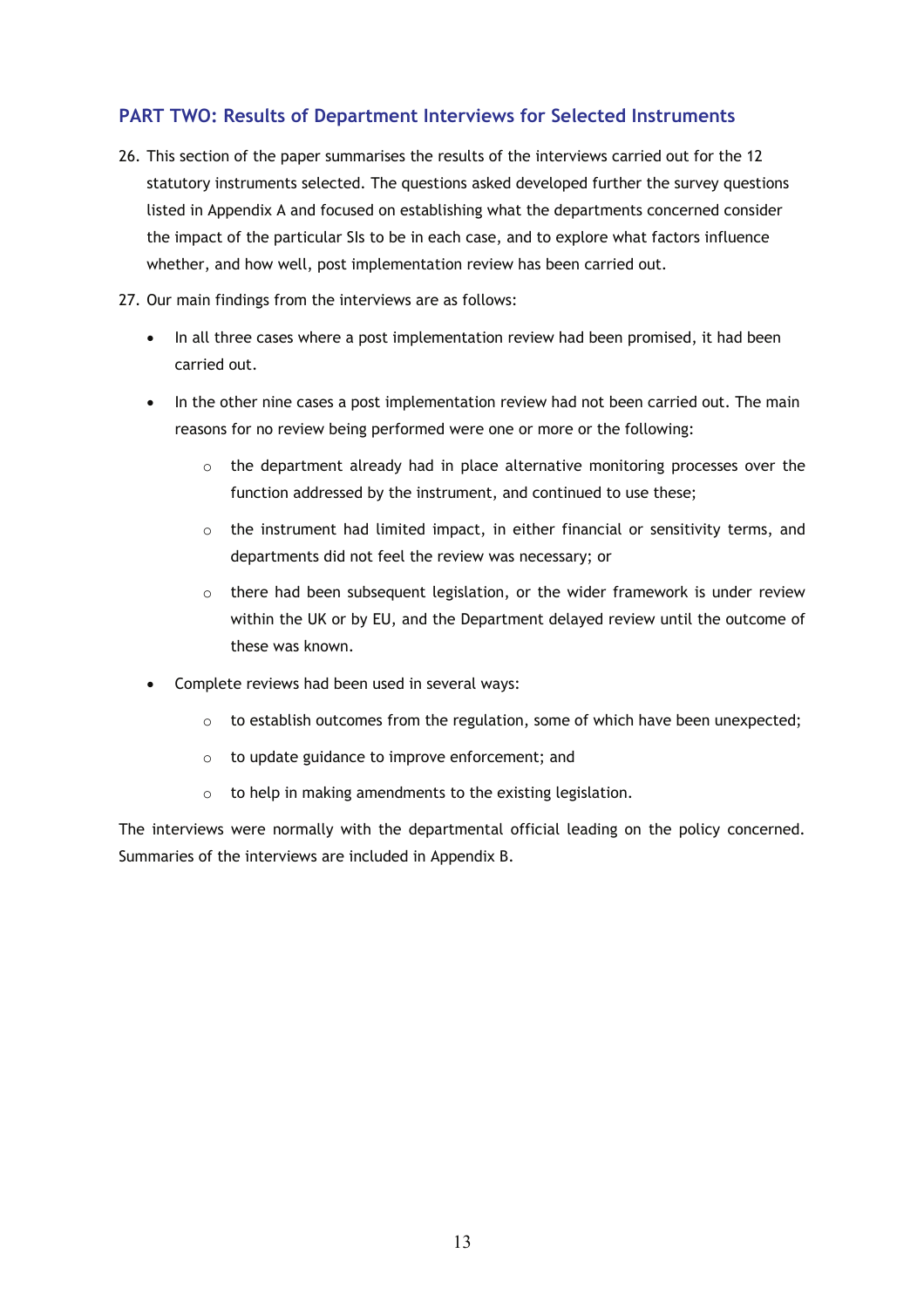# **Appendix A: Survey Questionnaire**

- 1. What was the estimated cost of the policy set out in the Regulatory Impact Assessment?
- 2. What was the estimated benefit of the policy set out in the Regulatory Impact Assessment?
- 3. Did the Regulatory Impact Assessment set out policy objective and success criteria? Yes / No
- 4. a) Did the Regulatory Impact Assessment commit to carrying out a post implementation evaluation or review? Yes / No
	- b) Has post implementation review been undertaken? Yes / No
- 5. If a post implementation review has been carried out, has it been published? Yes / No

If yes, please provide a link to the published report. If no, please provide a copy of the review

- 6. Has any other work been undertaken to assess or monitor the success of the policy? Yes / No
	- $\triangleright$  If "yes", please outline how you have evaluated the policy
- 7. Is further work to assess the impact of the policy planned? Yes / No
- 8. Has further legislation been implemented in this area since these regulations were brought into force? Yes / No

If yes, please provide the title.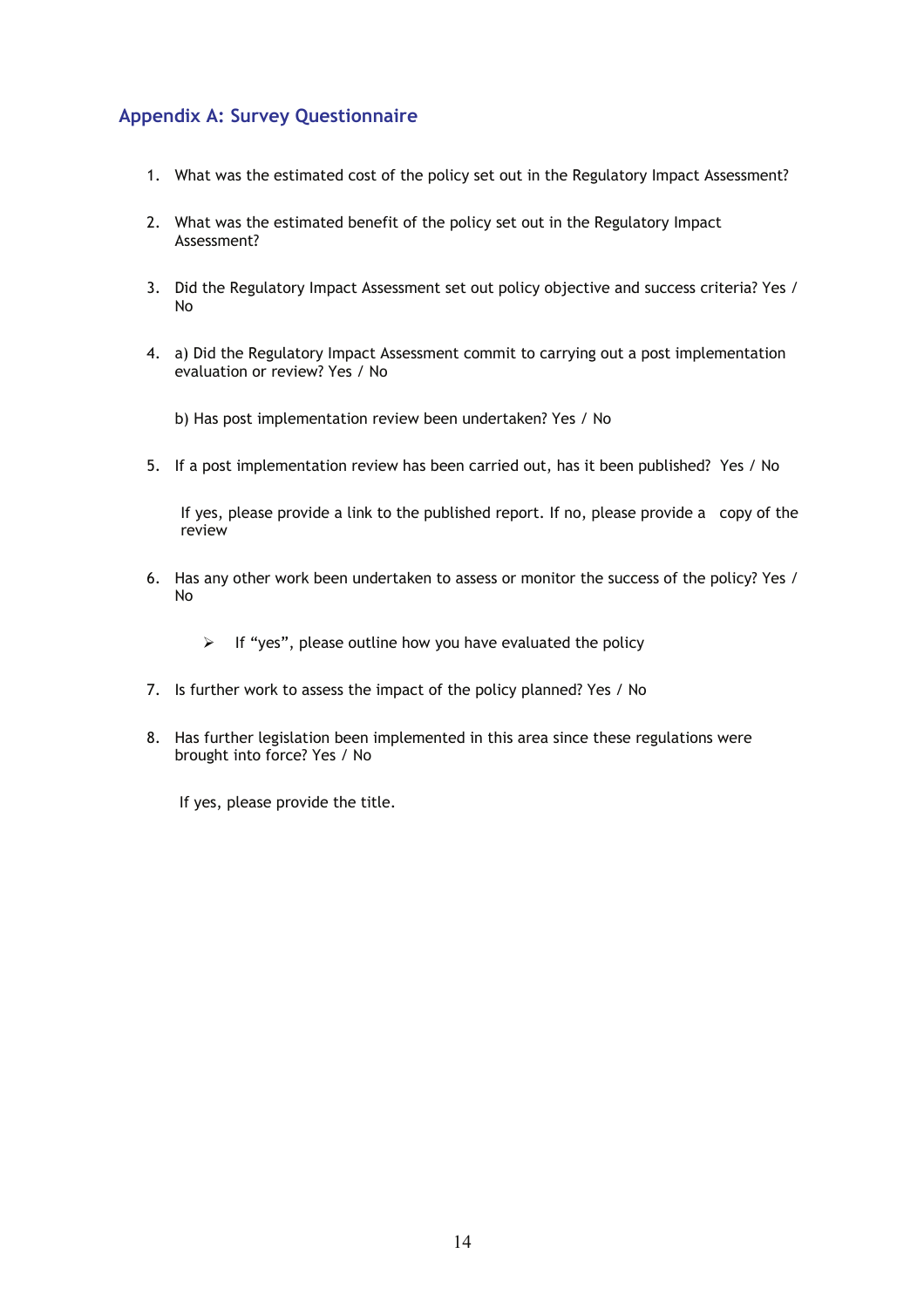**Appendix B: Summaries of Interviews** 

#### **Department of Health: The Human Fertilisation and Embryology Authority (Disclosure of Donor Information) Regulations 2004 (SI 2004/1511)**

The Human Fertilisation and Embryology Authority (Disclosure of Donor Information) Regulations 2004 were introduced in the UK on 1 July 2004.

The main objectives of the regulations were to:

- Give donor-conceived people right of access to their genetic origins.
- Enable donor-conceived people to have access to information about their genetic origins at age 18 as held on the national register.
- Specifically this was achieved by requiring the Human Fertilisation and Embryology Authority to provide donor-conceived people conceived with donations given from 1 April 2005 to receive identifying information about their donor(s) when they are age 18 or older, if they request that information.
- The Authority was also required to provide non-identifying information about a donor on request by donor-conceived people aged 18 or over and born since 1991.
- The regulations introduced a standardised list of non-identifying and identifying information to be collected in the future.

The introduction of the new Regulations providing identifying and non-identifying information about future donors for donor-conceived people aged 18 and over was considered to be needed to respond to the culture of more openness in donor-assisted conception.

The Regulatory Impact Assessment did not commit to a formal post implementation review and none was conducted. The Department commented that this topic is frequently discussed by Parliament and the public and the Department of Health is often asked by Parliament and through correspondence with Members to provide information on these regulations. Other monitoring is also undertaken by the Human Fertilisation and Embryology Authority. The Department felt that the resources used on ongoing work, such as donor recruitment campaigns and support for the National Gamete Donation Trust were sufficient for monitoring and that a more formal review was unnecessary at this time.

The Department's view is that the disclosure of donor's information has not had an impact on the number of volunteers, although this is difficult to measure as many factors are considered.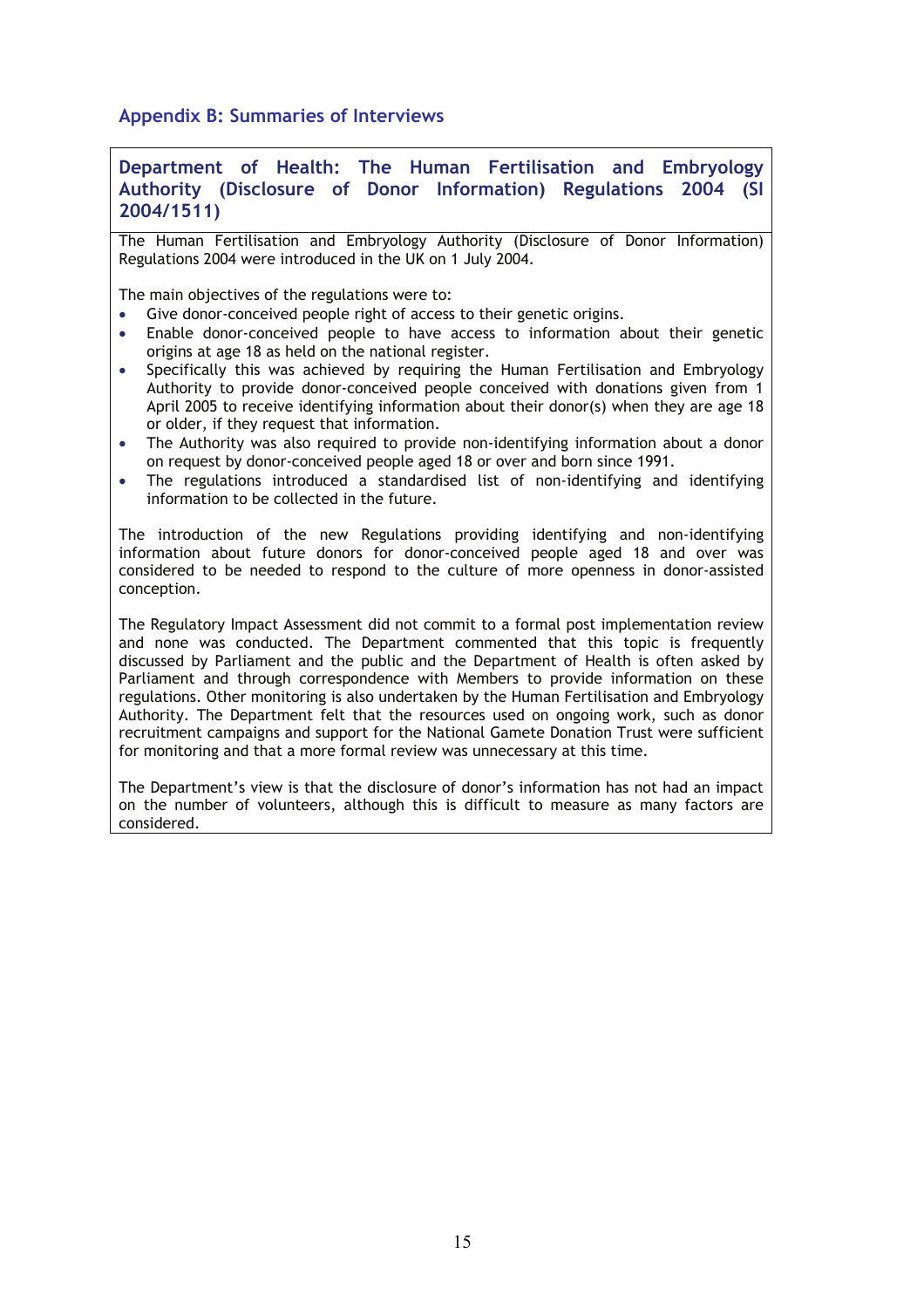# **Health and Safety Executive: Work at Height Regulations (SI 2005/735)**

The Work at Height regulations are intended to ensure that where work at height is necessary it is carried out as safely as possible, falls being one of the most common causes of fatalities and injuries at work.

The impact assessment committed to carrying out a post implementation review which is usually done 3 years after a regulation has been implemented. However, the Health and Safety Commission decided to undertake the review after just one year, in 2006.

System Concepts Limited conducted the review in two stages. The first stage (Stage 1) was conducted in early 2005 to establish a baseline for the state of safety in work at height before the Work at Height Regulations came into force. Stage 2 evaluated the impact of the Work at Height Regulations one year after they were introduced.

The review is considered to have been useful in assessing the effects of the SI. These have included some unexpected outcomes such as a fall in ladder sales but an increase in the sales of other access equipment.

The post implementation review has been published and is at:

http://www.hse.gov.uk/research/rrhtm/RR521.htm. The review did not comment on whether the Regulations had reduced the number of falls from height and the most recent statistics included in the review pre-dated the implementation of the regulations.

The review was an analysis of how well the risks of working at heights were managed by industry before and after the legislation came into force. There is currently additional work planned in 2010/11 to build on this more extensively and to contribute towards an EU directive review.

## **Department for Environment, Food and Rural Affairs: Horse Passports (England) Regulations 2004 (SI 2004/1397)**

The Horse Passports Scheme sets out to protect the use of certain veterinary medicines on horses, the UK's horse meat industry and the quality of meat entering the human food chain. This SI revoked and replaced the Horse Passport (England) Regulations 2003. The impact assessment for this SI did not commit to a post implementation review.

This specific Instrument clarifies part of the original Regulation by setting out the format of the passport, issuing authority, other requirements and offences/enforcement. Within the explanatory memorandum it states that criticisms of the original legislation, made by the Joint Committee of Statutory Instruments, are dealt with by this amendment.

The Department did not carry out a post implementation review as the European Commission were putting into place their own piece of legislation. The European Commission legislation was delayed by eighteen months and during this time the Department refrained from performing a review whilst consultation continued within the Commission.

The adaptation of the EU directive has led to reissuing of the Regulations in 2009. A review was performed by the department at this time to ensure that the best parts of the legislation were maintained in the 2009 Regulations.

The Department monitored the success of the original intervention through dialogue with key stakeholders which included industry and enforcement body involvement. In addition, the intervention was originally designed to be self monitoring by industry.

It is seen as a successful policy by the Department and the use of these veterinary drugs is still legal and there have been no sanctions on the UK horse meat industry.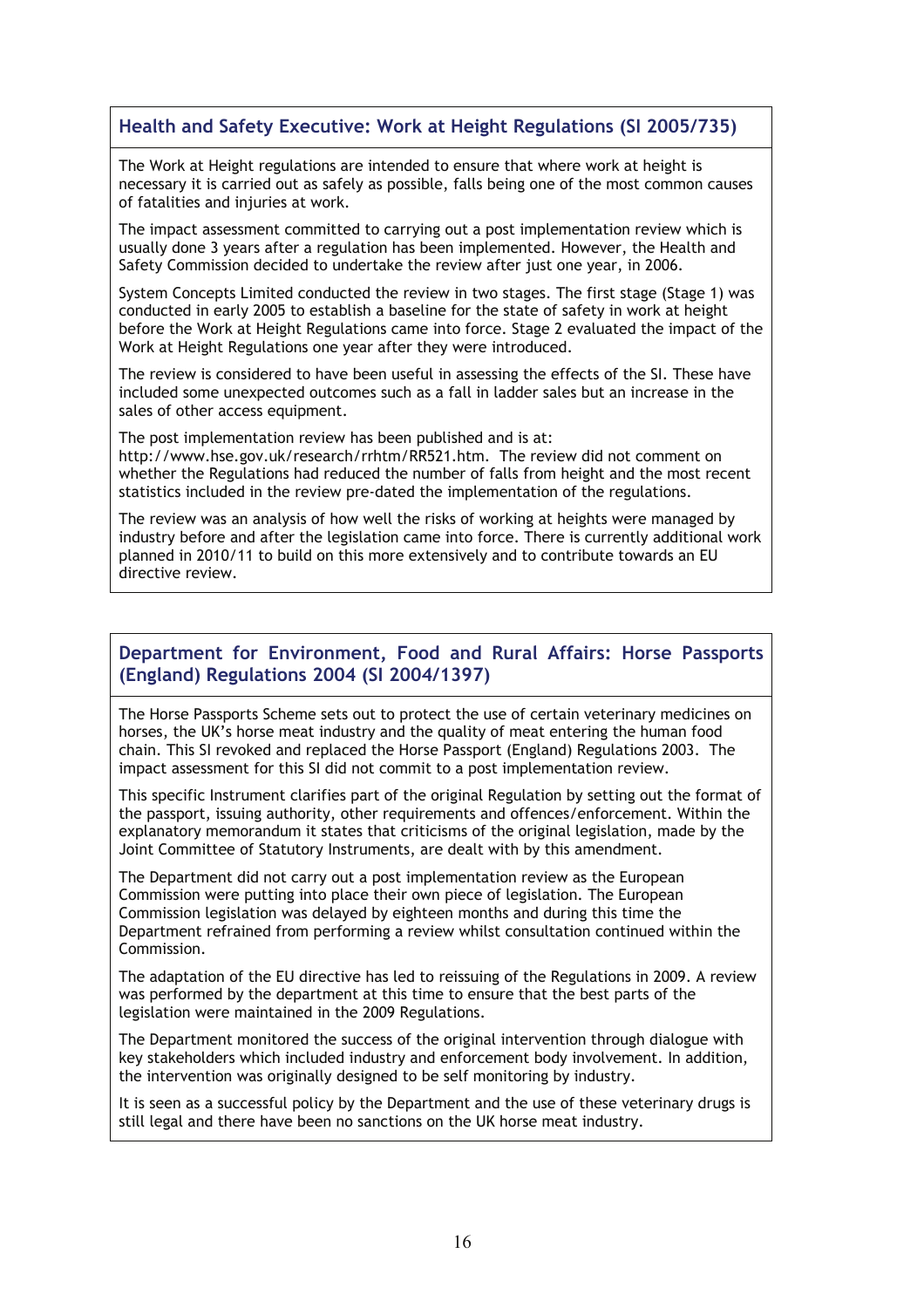**Department of Work and Pensions: Social Security (Habitual Residence) Amendment Regulations 2004 (SI 2004/1232)** 

The Social Security (Habitual Residence) Amendment Regulations 2004/1232 were introduced to amend the Income–related benefit regulations with effect that no person shall be treated as habitually resident for the purposes of entitlement to income support, income related jobseeker's allowance, housing benefit, council tax benefit and state pension credit unless they have a right to reside in the UK, the Channel Islands, the Isle of Man or the Republic of Ireland.

The amendments to the regulations were intended to protect the UK benefits system from exploitation by people coming to the UK not to work but to claim benefits. The measures put into UK social security law the principle that European Union citizens who move around the European Economic Area must, in accordance with EU law, and subject to a number of exceptions, generally be able to support themselves. The changes to the regulations coincided with ten countries acceding to the European Union

A full impact assessment was not carried out for these regulations as they had no impact on the costs of business. However, prior to the introduction of the regulations the Department prepared an Explanatory Memorandum together with the draft regulations which were submitted to the Social Security Advisory Committee (SSAC). The committee carried out a public consultation to assess the impact of the regulations on the benefit system and the labour market, then approved the regulations, and subsequently prepared a report for submission to the Secretary of State (Cm. 6181).

Review after introduction of regulation has been by way of monitoring by the Department, and published in the Home Office's UK Borders Agency quarterly "Accession Monitoring Reports". From the 27 August 2009, the quarterly reports are now published in the "Control of Immigration: Quarterly Statistical Summary, United Kingdom"

In 2006 an EC Directive required changes to rights of residence and DWP needed to lay further regulations, which had an impact on EU nationals' access to benefits. An Explanatory Memorandum and draft regulations were again submitted to the Social Security Advisory Committee who on this occasion did not refer the regulations for public consultation. DWP consider the original legislation achieved its objectives and took effect as expected.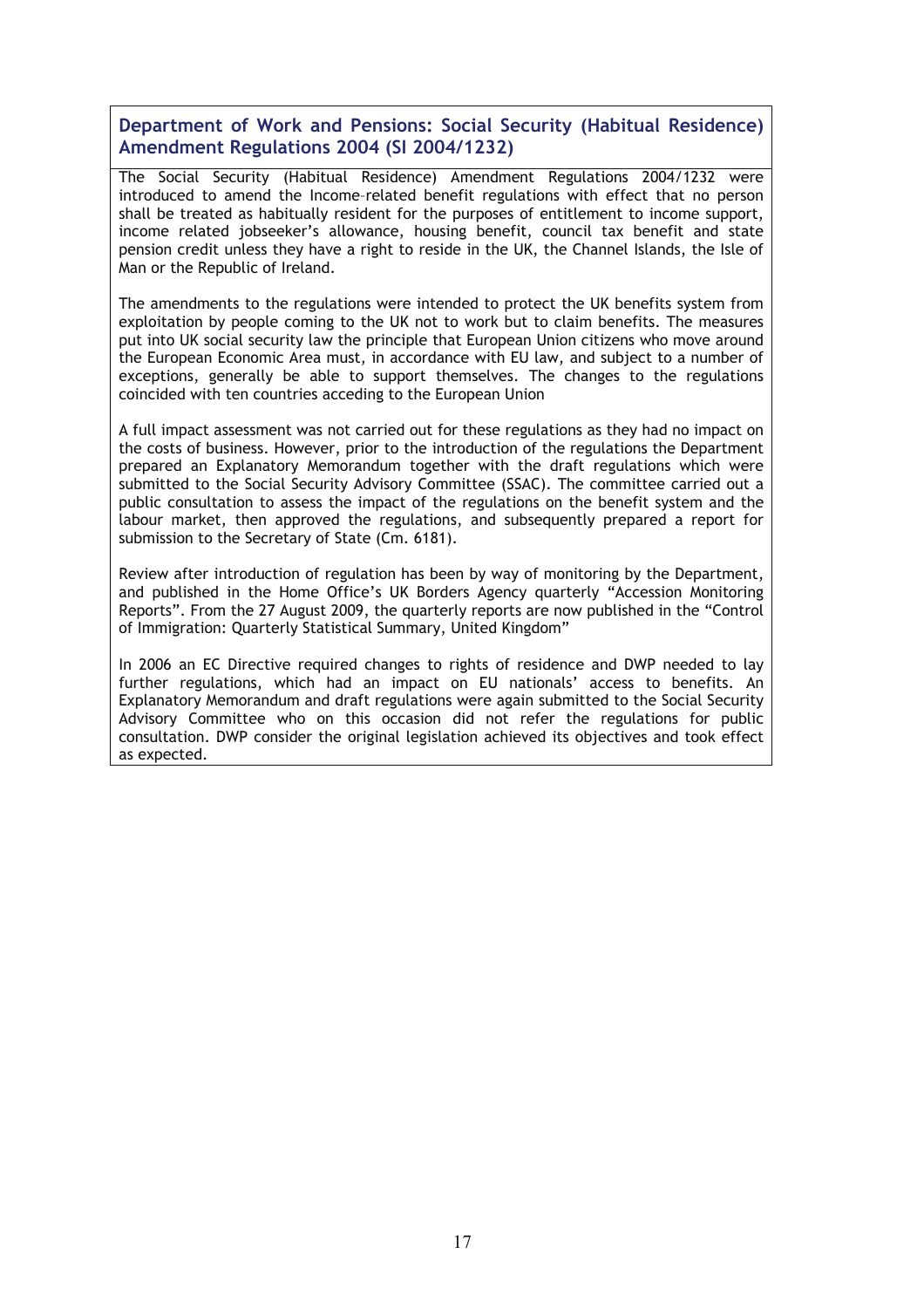**Department for Business Innovation and Skills: Education Student Loans (Repayment) (Amendment) Regulations 2004 (SI 2004/1175)** 

The Education Student Loans (Repayment) (Amendment) Regulations 2004 were introduced to support Her Majesty's Revenue and Customs (HMRC), then Inland Revenue, in introducing an additional facility to alert employers to start making student loan deductions from earnings. The facility was introduced as part of a more general update to the HMRC P46 form. (The P46 is a form that is completed by employees who start a new job without having a P45 from a previous employer. It allows the employee to provide information for the employer to be able to start deducting tax and national insurance contributions from their earnings). The new facility introduced for student loans was a tick box to be completed by employees repaying a student loan.

As part of the P46 update, HMRC consulted with other departments surrounding whether any additional information existed that would be useful to capture on the P46. BIS believed that it would be beneficial to add a question asking if the individual had an outstanding student loan liability.

The sole aim of this addition was to minimise any delays in employers starting collection so as to reduce former students paying more interest. The amendment is only of benefit to those borrowers and minimal cost is incurred for the departments in delivery, as an existing form is being used to provide the new notification process Therefore, it is thought that the costs of undertaking a Post implementation Review would outweigh the benefits gained from the information gathered.

BIS have confirmed with HMRC that no formal review has been undertaken on the effectiveness of this particular facility being provided on the form P46. A facility to capture statistics on the uptake rates was part of the original plans but was de scoped due to the cost and delivery schedules that would have been involved. However, the department believe that it has achieved its objective of increasing how quickly employers start deducting student loan repayments from earnings where an employee who is repaying a student loan is able to tick the box on the P46 to alert the employer to start making student loan deductions from earnings.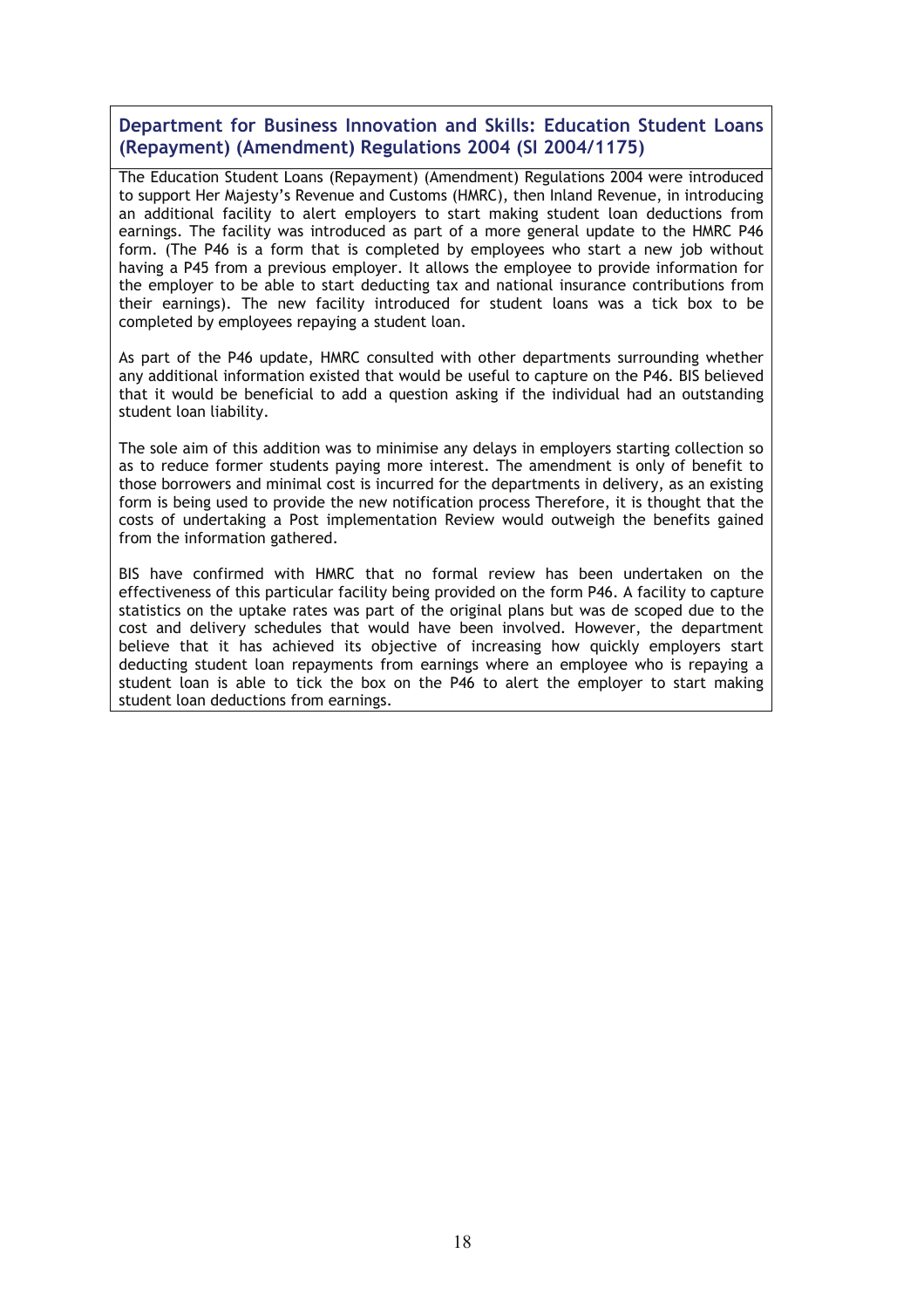## **Home Office: The Private Security Industry Act Designated Activities (Revocation) (SI 2005/361)**

The Private Security Industry Act 2001 created several offences concerned with engaging in designated licensable activities in the private security industry without the correct Security Industry Authority licence and deploying an unlicensed person to carry out licensable activities.

SI 2005/234 (made on 7 February 2005) would have implemented the part of the 2001 Act which made it an offence with effect from 28 February 2005 to engage in wheel-clamping, blocking in and towing away of vehicles (against a release fee) without a licence to do so, as required under the Act, or to employ someone in any of these capacities without a licence.

SI 2005/361 revoked the earlier SI 2005/234 before it came into force. This was done to give training providers and the certified awarding body sufficient time to issue the appropriate qualifications prior to an application being made to the SIA for a licence. The SIA issued a news release explaining the position on 15 February 2005.

The step of postponing the offence date was taken when it emerged that the independent body responsible for awarding the new Level 2 qualification had identified an issue regarding the late submission of paperwork for marking from some training centres. This would have resulted in some applicants being unable to apply for and receive their licence in time.

If the regulation had been brought in at the original date, individuals would not have had adequate time to comply with the legal requirement for a licence.

SI 2005/361 explanatory memorandum stated "The activities of wheel clamping and blocking in and towing away vehicles will be designated at a future date by a separate designation order". These activities were made an offence in 2005/1104 which brought into effect the vehicle licensing aspects of the Act with effect from 3 May 2005.

In the impact assessment the Security Industry Authority Board committed to annual reporting to the Home Secretary on the operation of the legislation and the performance of the authority in meeting its aims but no formal commitment to post implementation review was made.

The Security Industry Authority states that they have an on-going programme of industry consultation, which includes the Vehicle Immobilisation industry. The area of Vehicle Immobilisation is very small and other ongoing reviews are carried out on the wider Act. Therefore the department considers a separate review is not necessary.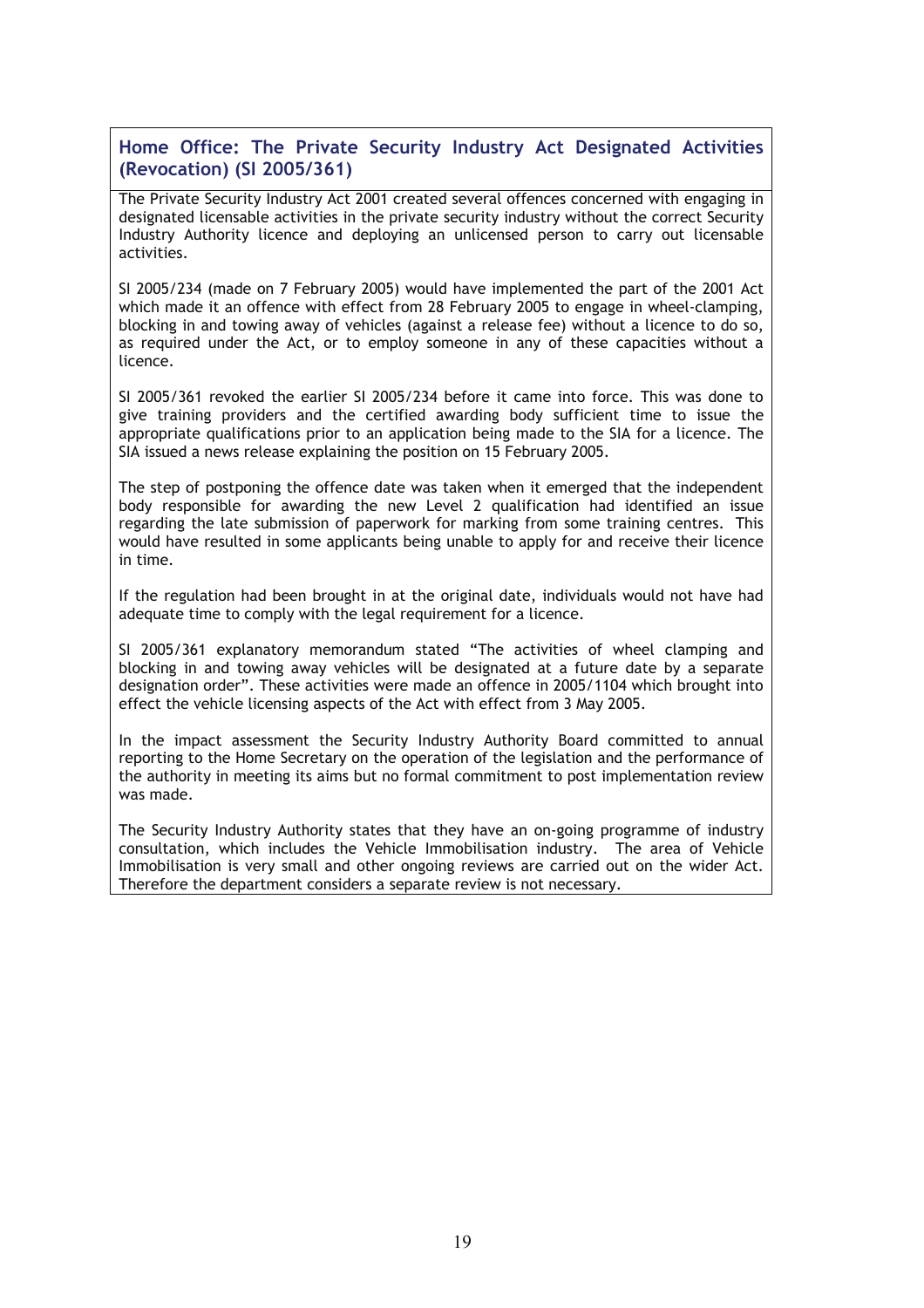## **Department for Culture Media and Sport: Licensing Act 2003 (Transitional provisions) SI 2005/40**

The Transitional provisions instrument sets out the process whereby premises licensed under a range of different acts convert to the Licensing Act 2003. This instrument also clarifies the details that must be provided with the License for the premises.

The transitional provisions order was part of the wider roll out of changes to the Act. The Department found it difficult to separate the costs of each instrument from the compliance costs associated with the Licensing Act 2003.

The impact assessment did not commit to a formal post implementation review on this particular SI as the cost and benefits could not be measured in isolation from the whole Act itself, but did commit to monitoring the impact of licensing reform overall, including the transitional arrangements. The Licensing Act has been covered in several other reviews covering administration burdens and simplification of regulation. In particular:

- Scrutiny Council initiative brought in to monitor the implementation and how well the processes worked in the first six months.
- Review of fees levels by an independent panel.
- Department reviewed the guidance in the early stages.
- On-going statistics collection on the number of licenses processed.
- Full evaluation of the 2003 Act was published in March 2008, published on website http://www.culture.gov.uk/reference\_library/publications/3574.aspx

The first three bullets relate to early reviews of aspects of the regime and, to a certain degree, would have looked at how the transition arrangements covered by this SI worked. In broad terms, the department's consensus was that the transitional period had been a difficult one, but that all licences were in place by the start of the new regime and that arrangements had settled down well.

The overall conclusion from the main evaluation of the 2003 Act did not relate to aspects of process (such as those covered by the transitional arrangements) but found that Act did not lead to the problems that some people had anticipated, but also that the full powers of the Act were not always being used to tackle alcohol related crime and disorder.

## **Department for Transport: Railways (Penalty Fares) (Amendment) Regulations SI (2005/1095)**

The aim of the particular amendment made to the Railways (Penalty Fares) was to increase the penalty fare from £10 to £20. The main reason was that the fine had remained at £10 for 12 years and the deterrent effect had reduced in real terms.

Commitment was not made to carry out a post implementation review and it has not been performed. Due to the small change the regulations made, it is thought that the costs of undertaking a post implementation review would outweigh the benefits gained from the information gathered.

There has been no other formal review work performed on the effect of this amendment. The Penalty Fares team does review the revenue received to ensure that operators are not using the fare to "catch passengers out". Work is ongoing with the appeals body to ensure that penalties are used fairly, but no monitoring is done on the effectiveness of the amount.

Additional changes proposed to the penalty fares system are currently at consultation. The proposed adaptations do not refer to the effectiveness of the current level of penalty but on bringing the system into alignment across all operators and regions.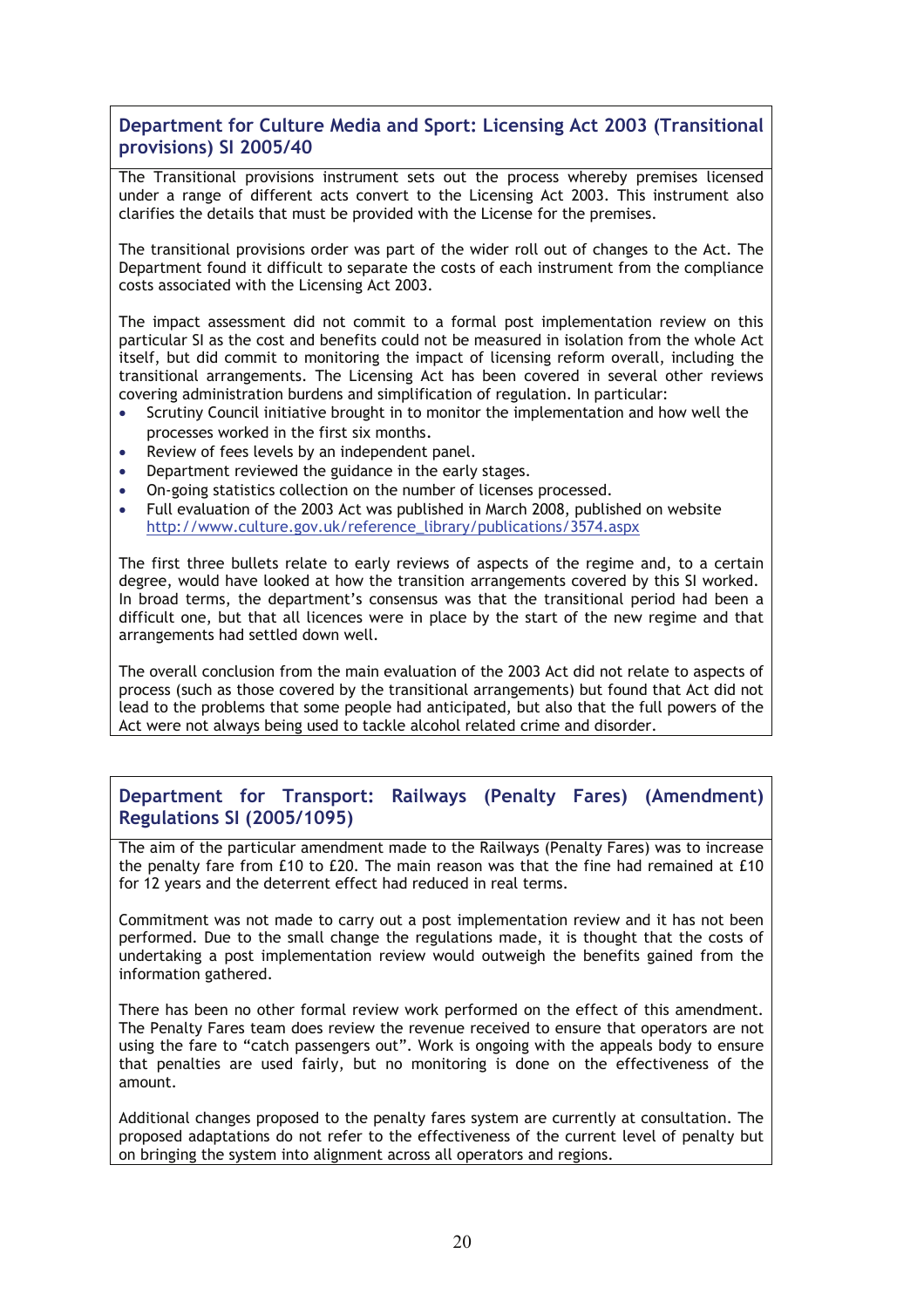## **Department for Transport: The Road Transport (Working Time) Regulations SI 2005/639**

The Road Transport (Working Time) Regulations 2005, introduced in Great Britain on 4 April 2005, implement the provisions of Council Directive 2002/15/EC concerning the working time of persons performing mobile road transport activities.

The Regulations prescribe the maximum weekly working time and maximum average weekly working time of mobile workers whose work involves drive or travel in vehicles covered by the EU drivers hours rules (Regulation (EC) No 561/2006).

The structure of the implementation by DfT was:

- The European Directive 2002/15/EC was published.
- Consultation by DfT –
- $\circ$  Stage 1 involved obtaining views of the stakeholder on how the Government should implement the EC Directive into UK law;
- $\circ$  Stage 2 involved obtaining views of the stakeholders on specific proposals for implementation.
- The Road Transport (Working Time) Regulations) 2005 (SI 2005 No. 639) came into force.
- Post implementation review announced in November 2006 was started in 2007. A working group was set up by the DfT to assist the process of gathering and validating data. This working group consisted of trade associations, unions and the devolved administrations. The review was completed and the results published on 19<sup>th</sup> February 2008.

The impact assessment did not specifically commit to a post implementation review but review of the enforcement regime for the new regulation was promised by Ministers at the time of implementation. In the event the review started much earlier than the usual 3 year period after implementation.

Essentially the review found little fundamentally wrong with the implementing Regulations, although DfT report that as a result of the review they took forward some actions namely;

- the associated guidance was amended to provide further clarity particularly in relation to: the existing interpretation of POA, the treatment of annual leave; and the administrative burdens placed on industry;
- DfT determined additional ways to disseminate its guidance and to raise awareness and understanding of the Regulations, through existing channels and new initiatives;
- VOSA implemented a revised working time enforcement strategy; whilst enforcement remains primarily in response to complaints received, there is awareness raising and checks on the existence of working time records through operator visits for other enforcement reasons, and a move to formal action being taken against serious and/or persistent offenders.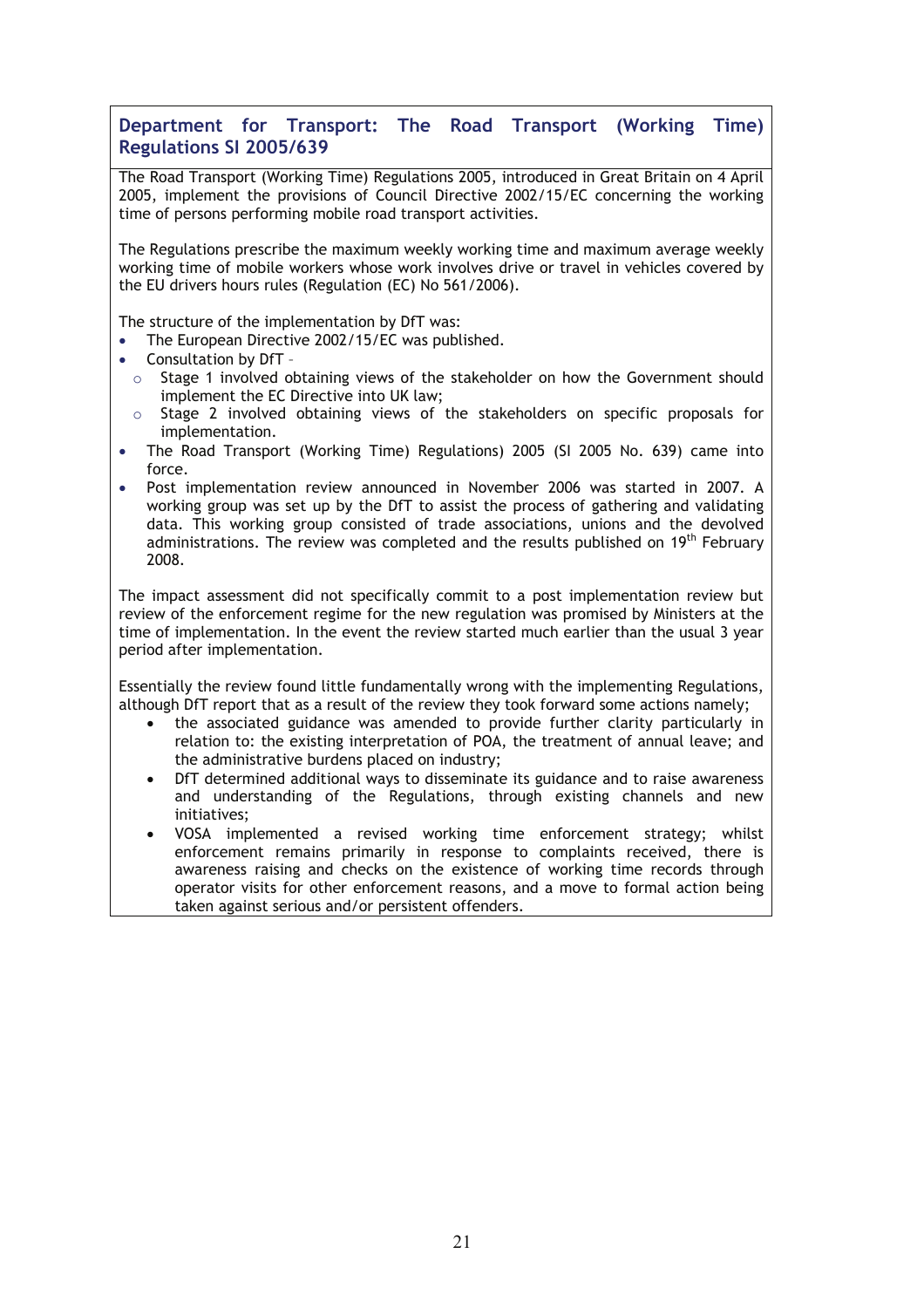### **Department for Business, Innovation and Skill: Communications Act 2003 (Maximum Penalty for Persistent Misuse of Network or Service) Order SI 2006/1032**

These regulations raised the maximum penalty from £5,000 to £50,000 that the Office of Communications (Ofcom) can impose under section 130 of the Act in respect of persistent misuse of an electronic communications network or electronic communications services.

The impact assessment for the regulations was delivered jointly between BIS and the enforcement body Ofcom. The enforcement body noting that there were a number of cases where the fine hadn't been a significant deterrent to repeat offending drove the changes in the penalty. In a number of cases there have been fines made to large firms that then went on to repeat the offence.

Commitment to a post implementation review was not made and there has been no review performed. However, Ofcom has an ongoing monitoring and enforcement programme for silent and abandoned calls, which is one type of persistent misuse. Ofcom's research shows that between 2005 and 2009, since the maximum penalty was raised, the number of people who have experienced silent calls halved, while in the same period there was a reduction in the number of silent calls that people receive per month.

There were no barriers to a review but it was seen that for a minor and quite narrow change it would not be the best use of resources. The nuisance calls legislation as a whole is monitored by BIS centrally as part of its legislative burdens work, which ensures that the issue is kept under review.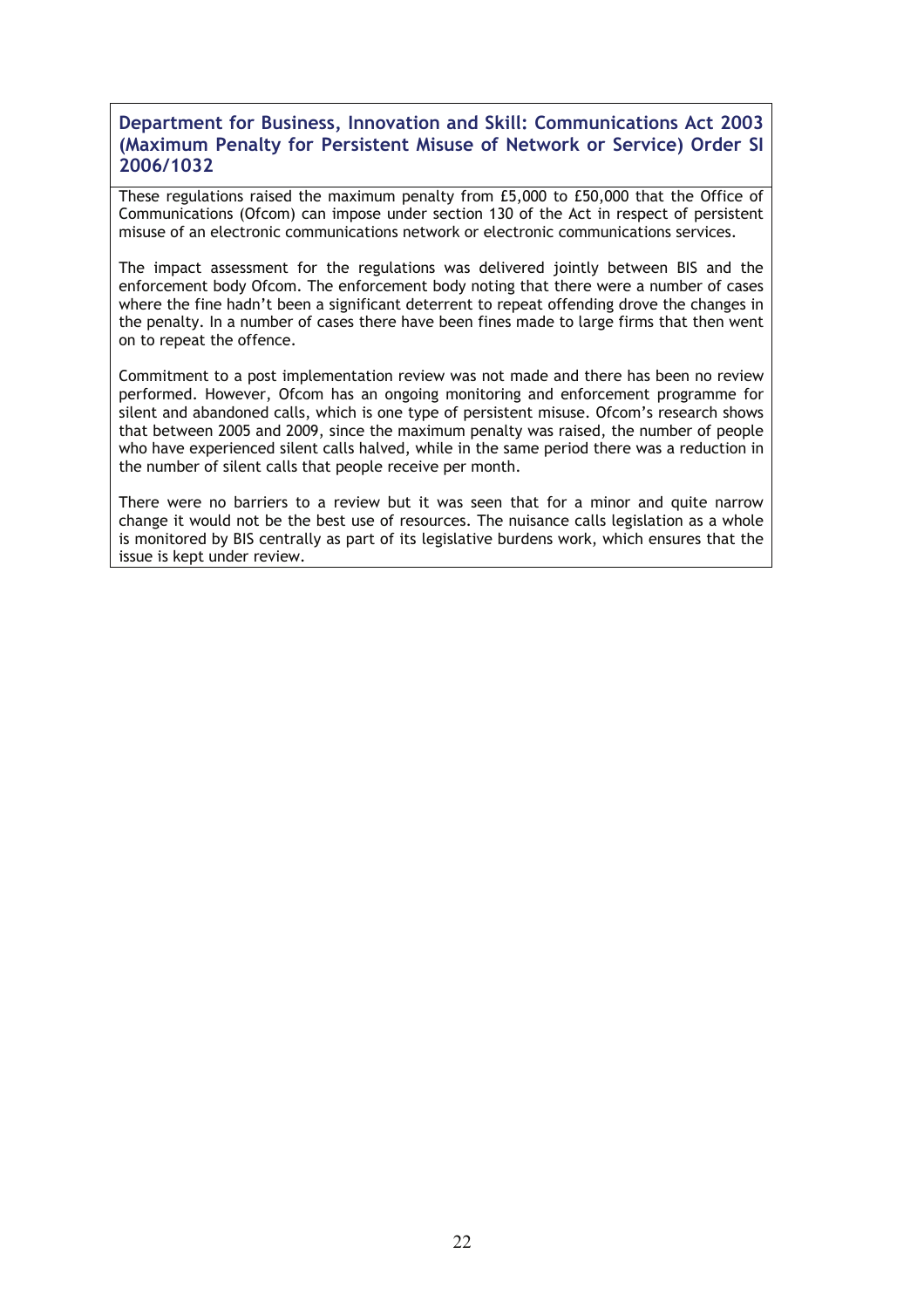**Department for Business, Innovation and Skills: Waste Electrical and Electronic Equipment Regulations SI (2006/3315)** 

The Waste Electrical and Electronic (WEEE) Directive aims to minimise the impact of electrical and electronic equipment (EEE) on the environment by introducing producer responsibility for the financing the collection, treatment and recycling/recovery of the equipment when it reaches its end of life.

The process was handled by BIS in the following sequence:

- Directive 2002/96 and 2003/108 were adopted on 13 August 2003 with planned transposition by August 2005;
- The UK conducted 5 consultation exercises into the implementation of the Directive in the UK which resulted in final transposition and the introduction of UK Regulations in 2007;
- The regulations required producers, distributors and treatment facilities to undertake appropriate administrative tasks including joining compliance scheme or seeking waste management permits in the early part of 2007 with full producer responsibility being introduced on the 1 July 2007;
- The first compliance period under the regulations ran from 1 July to 31 December 2007 – i.e. six months - with all subsequent compliance periods running from 1 January – 31 December each year;
- The 2007 Regulations were amended following JCSI review in December 2007;
- A review of the Regulations and supporting infrastructure was conducted in 2008, resulting in a public consultation exercise between December 2008 and April 2009.
- Further amending regulations, as a result of the outcomes of the consultation are planned for October 2009 which will come into effect from 1 January 2010;

The post implementation review commitment was carried out after the first compliance period to assess not only the effectiveness and impact of the regulations but also the developing infrastructure.

The major barrier to the review was the lack of information offered by stakeholders to assess the actually burdens on business, both administrative and financial. This is partly as a result of the commercial nature of the information requested.

The department believes the review has been useful in understanding the administrative burdens places on business by the regulations. The amending Regulations to be introduced in October 2009 aim to streamline some of the requirements.